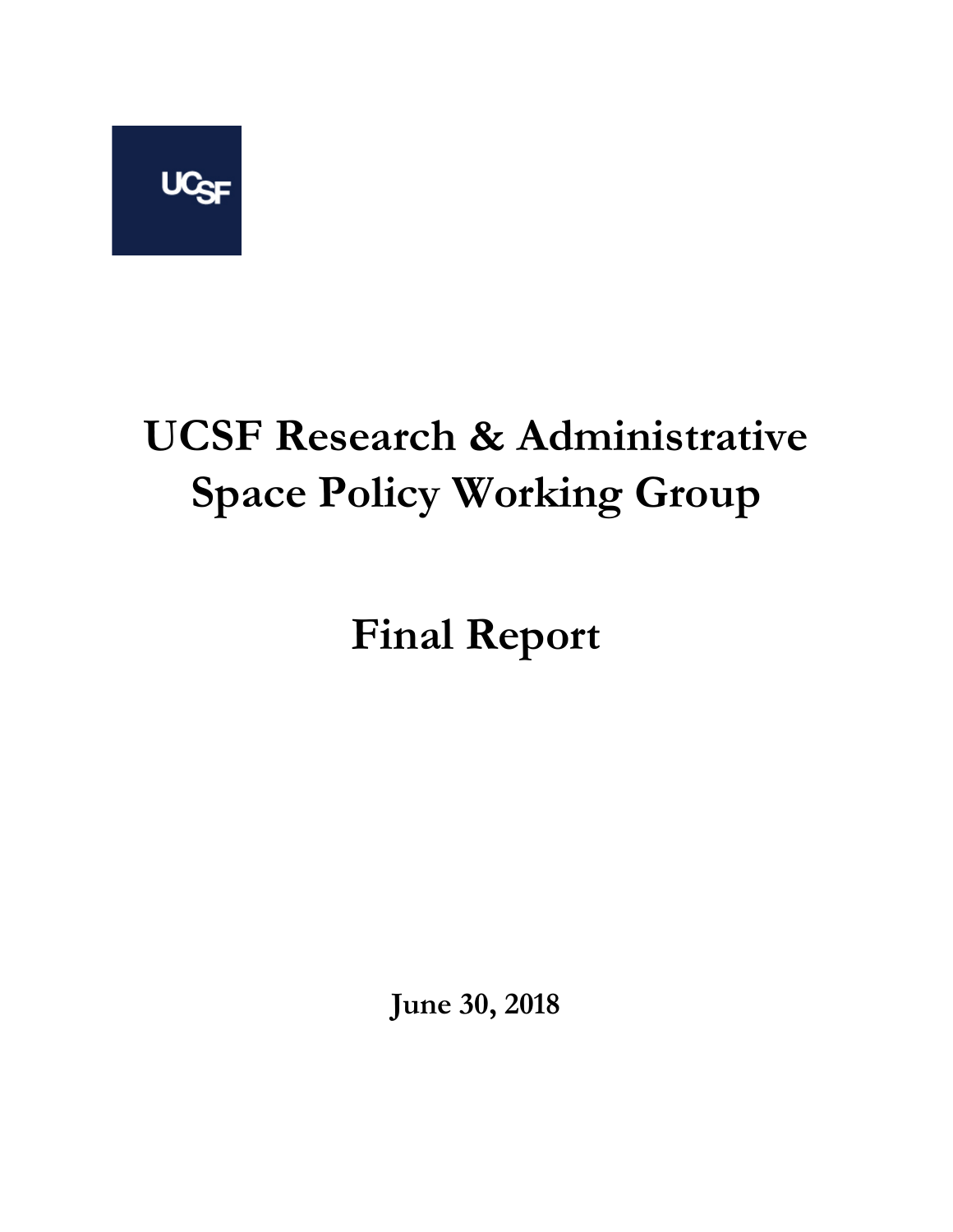## TABLE OF CONTENTS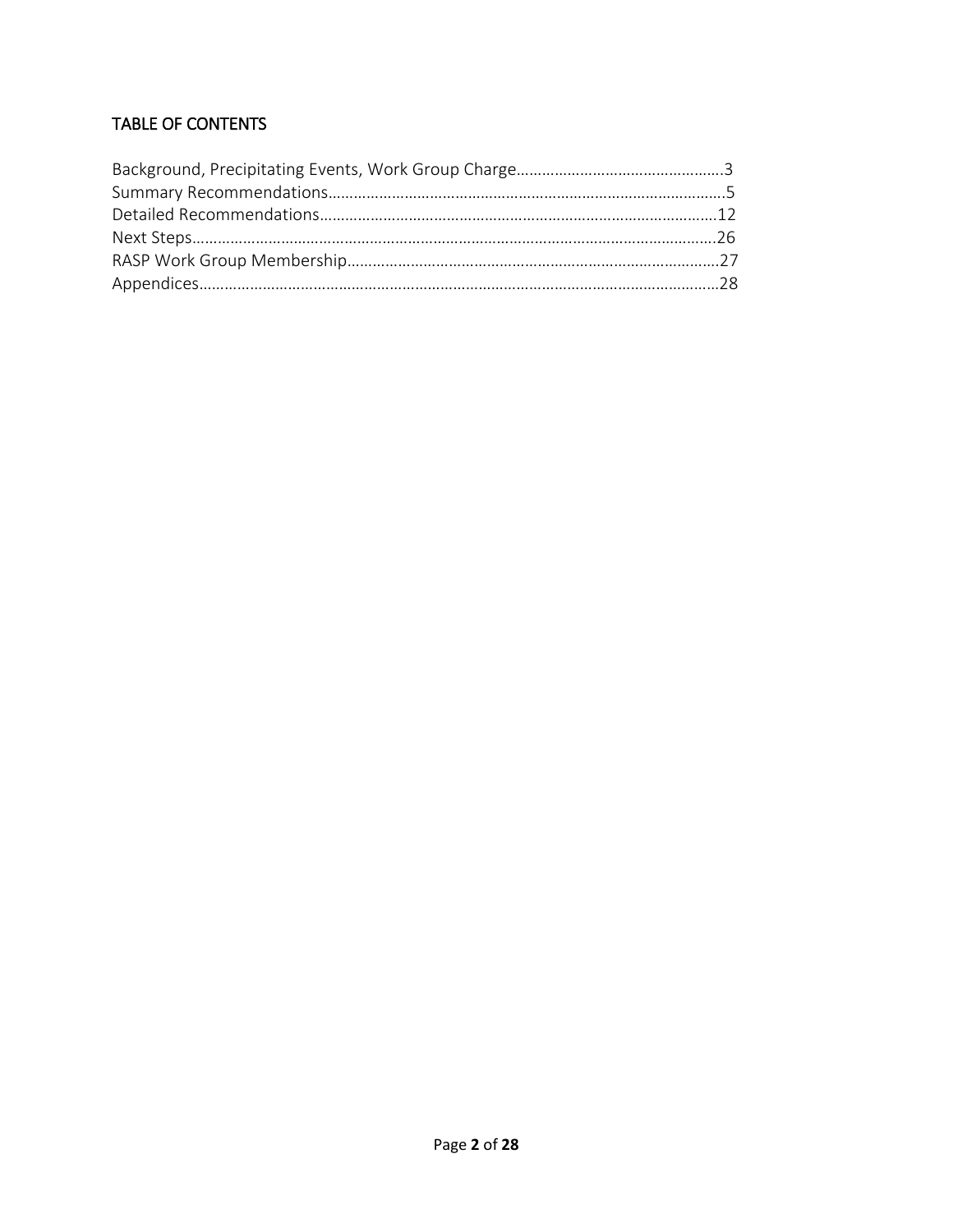#### **Background**

The Research and Administrative Space Policy Working Group (RASP) was a temporary task force established in August 2017 in response to a growing sense of urgency around the efficiency of UCSF's research and administrative space use. The project was co-sponsored by Executive Vice Chancellor and Provost Daniel Lowenstein, Senior Vice Chancellor Paul Jenny, and School of Medicine Vice Dean Bruce Wintroub. The UCSF Program Management Office (PMO) was engaged to coordinate the work group and facilitate its meetings.

#### Precipitating Events

- Data from Campus Space Walks: In 2016, senior UCSF leaders conducted a comprehensive survey of the campus' research space, including physical "space walks" wherein they documented each area's apparent utilization. Based on this effort, Campus Planning estimated that approximately 45% of the campus' research space is currently underutilized.
- $\clubsuit$  Unfillable Space Requests: Deans and other senior campus leaders, as well as staff in Campus Planning and members of the Space Management Subcommittee, all report that they regularly receive requests for space from faculty and staff that they are unable to fulfill because no unassigned space is available that meets the needs of the request. Campus Planning currently maintains a significant backlog of space requests that both individual Control Points and the Space Management Subcommittee have been unable to fill.
- Space Assignment Kaizen: In June 2017, the PMO facilitated a three-day kaizen (improvement workshop) on the campus' process for assigning and managing research and administrative space. The outcomes from this event included a comprehensive assessment of the root causes contributing to UCSF's "space liquidity crisis" (i.e., campus leaders' ongoing inability to fulfill requests for new space), a future state vision for UCSF space governance and management, and an action plan for achieving that vision. The kaizen findings are summarized in the attached A3 document (see Appendix I).
- Imminent Need for Parnassus Campus Renewal: Given the age and general condition of many of its buildings, campus leadership recognizes the imminent need for substantial capital renewal of the Parnassus Heights campus. Such a renewal will require the decant of significant segments of Parnassus, and the concurrent re-allocation of existing research and administrative space to accommodate temporarily displaced faculty and staff.

As a result of the aforementioned events, the RASP Work Group was formed to develop recommendations which could address some of the identified problems, including the underutilization of research and administrative space, the recovery of underutilized space to meet space requests and needs, and space data inaccuracy. Addressing these problems would also help to vacate space at Parnassus which needs to be renewed.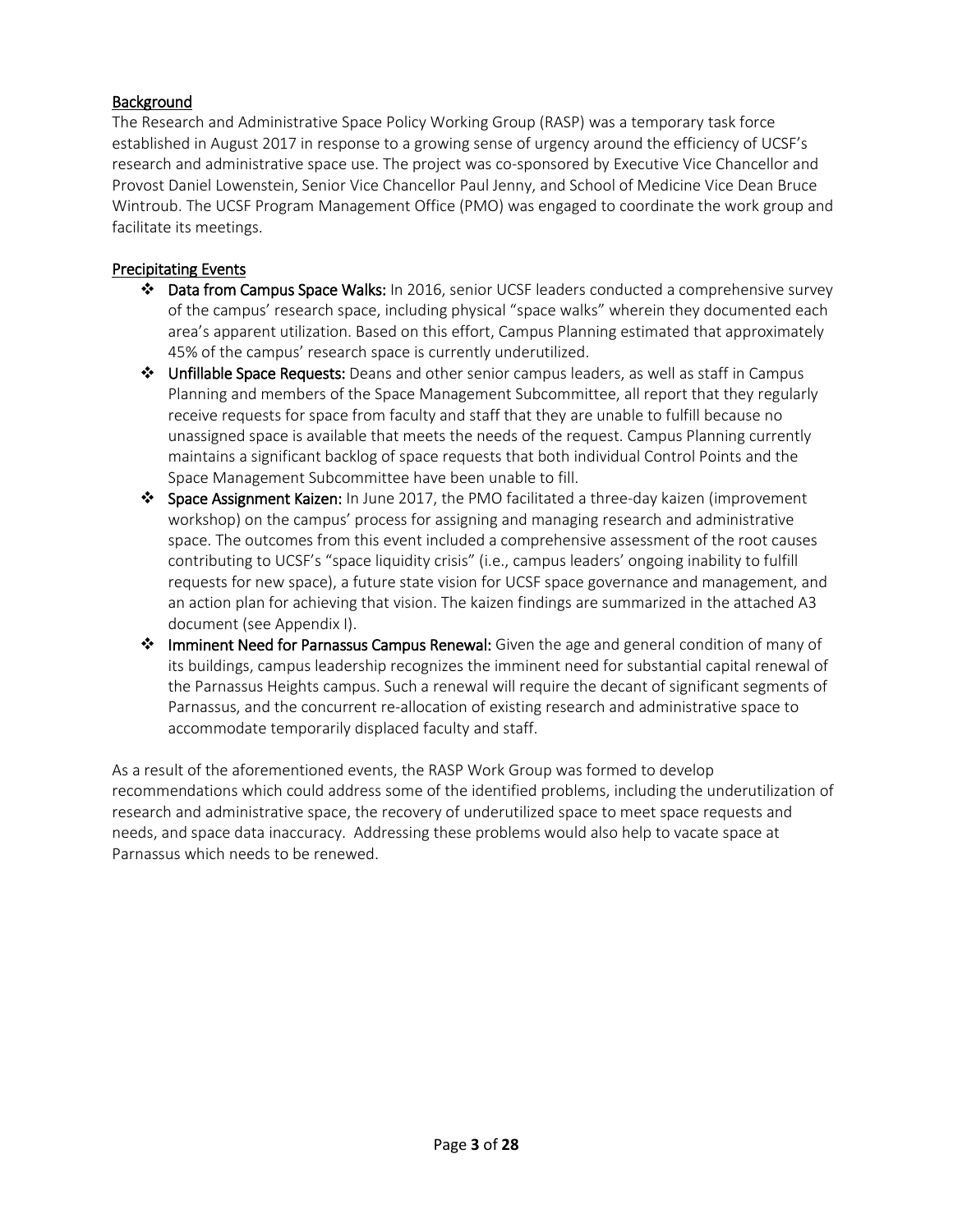#### Work Group Charge

- A. Recommend metrics and associated targets to objectively measure the utilization and productivity of campus research and administrative space.
- B. Recommend revisions to campus space policy. Define vague terms, clarify responsibility for enforcement actions, consider specific policy changes proposed during June 2017 kaizen.
- C. Revise space governance structure and clarify roles and responsibilities.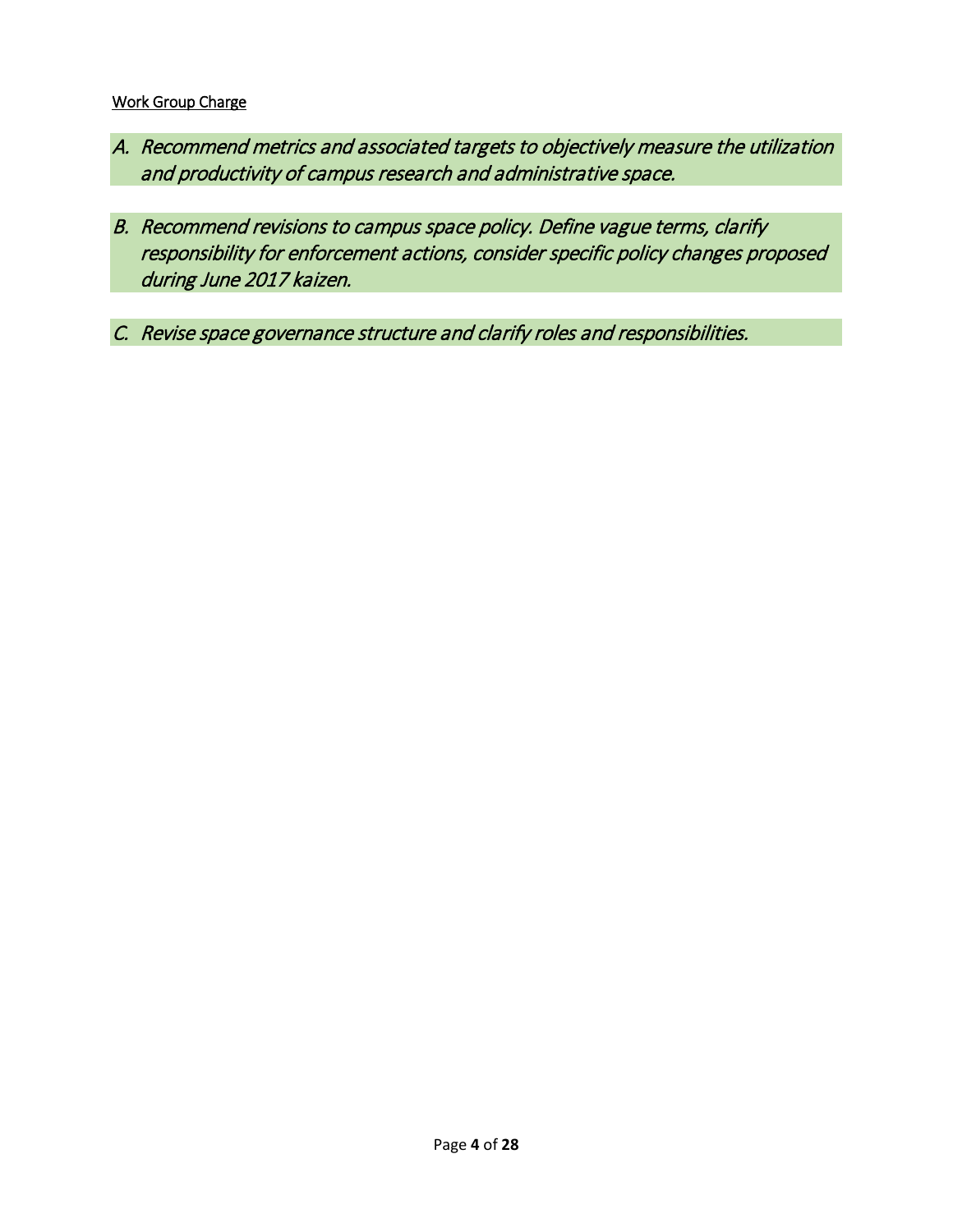## SUMMARY RECOMMENDATIONS

# A. Recommend metrics and associated targets to objectively measure the utilization and productivity of campus research and administrative space.

#### Research Space Metrics

**Establish an annual, campus-wide review process to assess the utilization and productivity of each School and Department's research space.** Augment the current Indirect Cost Recovery (ICR)/Assignable Square Foot (ASF) metric with a panel of additional metrics that collectively describe the financial productivity of the space assigned to a control point or department.

The accuracy of the ICR/ASF metric can be significantly improved by setting different targets for wet and dry lab space, as an acknowledgement of the differing rates of ICR that these lab types are expected to generate (dry labs generate higher ICR/ASF). The ICR/ASF metric and the Expenditures/ASF metrics ([2] and [3] below) can be expressed respectively in terms of an ICR or Expenditures "Health Index," providing a single composite view of a given unit's performance based on the type of space assigned to it (e.g., % wet vs dry labs). The Health Index allows for a more apples to apples comparison of units and PIs with different types of space. Health Index scores are expressed on a scale from 0 (poor) to 1 (excellent). Scores above 1 are possible for units surpassing the established target.

|                                                                                                                                                                 | Table 1<br>Research Space Financial Health Dashboard                                       |                  |                                                                                                                                                                                                                                                                                                                       |  |  |
|-----------------------------------------------------------------------------------------------------------------------------------------------------------------|--------------------------------------------------------------------------------------------|------------------|-----------------------------------------------------------------------------------------------------------------------------------------------------------------------------------------------------------------------------------------------------------------------------------------------------------------------|--|--|
| ID<br>No.                                                                                                                                                       | <b>Metric Name</b>                                                                         | Shorthand        | <b>Notes</b>                                                                                                                                                                                                                                                                                                          |  |  |
| $[1]$                                                                                                                                                           | Rooms designated "PI<br>Assignment Pending" for<br>>2 Years                                | Dormant<br>Space | Indicates rooms that have been "dormant" (i.e., not<br>utilized) for a significant period of time                                                                                                                                                                                                                     |  |  |
| $[2] % \includegraphics[width=0.9\columnwidth]{figures/fig_10.pdf} \caption{The figure shows the number of parameters in the left and right.} \label{fig:2}} %$ | Indirect Cost Recovery per<br>Assignable Square Foot<br>(ASF)<br>(3-Year Rolling Average)  | ICR / ASF        | Indicates how much a School or Department is contributing<br>to the campus' financial sustainability $-$ i.e. helping to cover<br>the finance and administrative costs of assigned research<br>space.<br>For simplicity, metric can be expressed as a single weighted<br>"ICR/ASF Health Index" score (0 to 1 scale). |  |  |
| [3]                                                                                                                                                             | <b>Expenditures per ASF or</b><br>per Workstation <sup>1</sup><br>(3-Year Rolling Average) | EXP / ASF        | Proxy for research activity ("utilization"). Excludes ICR.<br>For simplicity, metric can be expressed as a single weighted<br>"Expenditures/ASF Health Index" score (0 to 1 scale).                                                                                                                                   |  |  |
| $[4]$                                                                                                                                                           | Percentage of ASF<br>designated PI Assignment<br>Pending (PIP)                             | % PIP            | Indicates the proportion of a School or Department's<br>research space not assigned to a PI (i.e., not "utilized")                                                                                                                                                                                                    |  |  |

The full set of recommended complementary metrics is tabulated below:

<span id="page-4-0"></span><sup>&</sup>lt;sup>1</sup> For simplicity, this metric will be referred to as Expenditures/ASF in this document.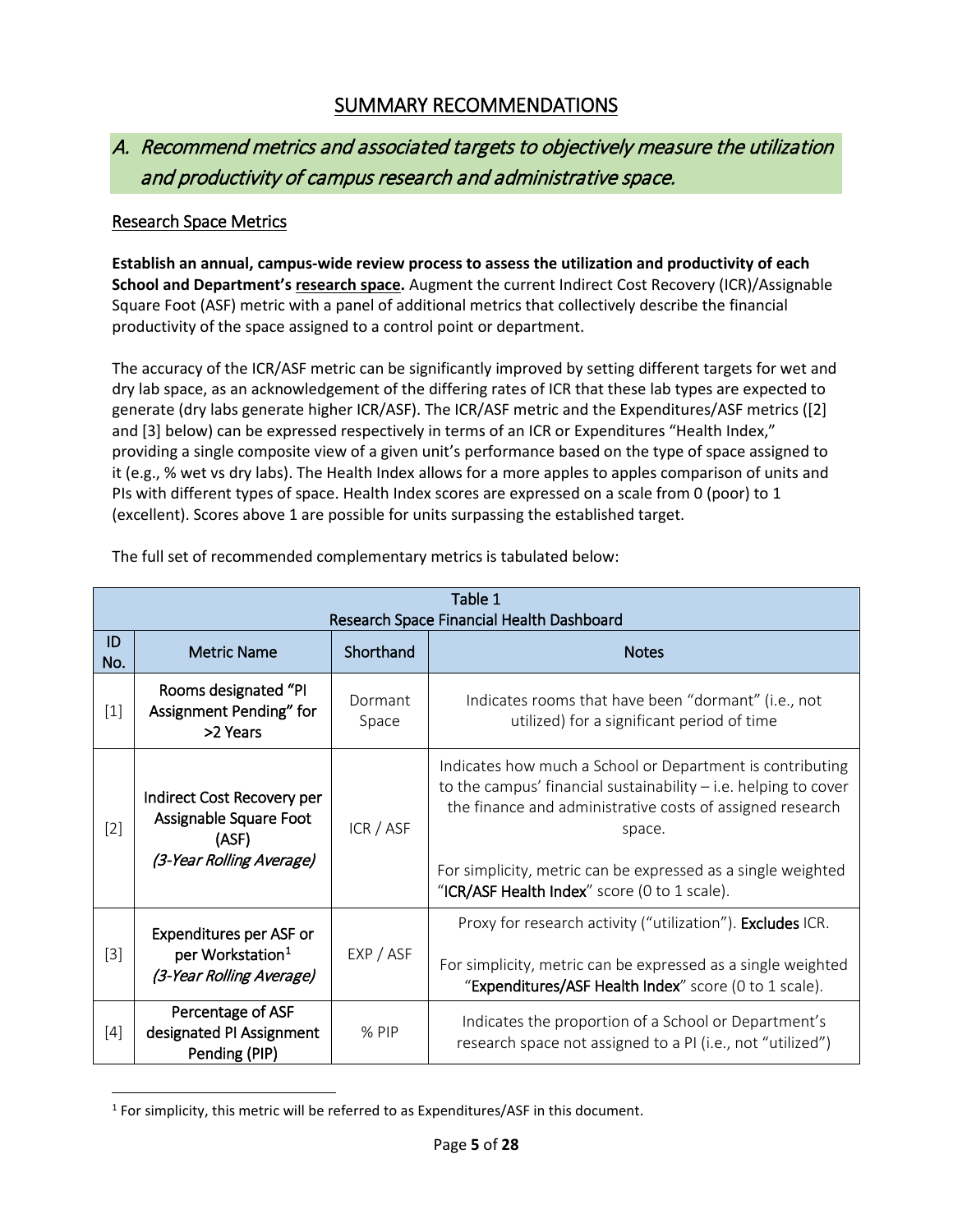| '5] | ASF per Occupant                         | ASF / Occ  | Proxy for actual utilization<br>Occupancy data quality currently insufficient, see<br>recommendations re: Archibus data maintenance) |
|-----|------------------------------------------|------------|--------------------------------------------------------------------------------------------------------------------------------------|
| [6] | Scientific / Educational<br>Productivity | <b>TBD</b> | To be considered by chairs or directors as a mitigating factor<br>if other metrics are below target                                  |

#### 1. Setting Targets for Metrics

- a. Establish a target or target range for each metric
- b. Consider indexing appropriate metrics to the Higher Education Price Index to account for the effect of inflation over time (e.g. ICR, Expenditures)

#### 2. Applying Metrics

Conduct the following process on an annual basis using data provided by Budget & Resource Management. Note that dormant space is considered first (by itself). After this, four metrics (ICR, Expenditures, % PI Pending, and Occupancy) are considered together as a group. Note that "ASF / Occupant" currently lacks sufficiently accurate data to be used. RASP does not have recommendations for how to formally incorporate scientific or educational productivity into this assessment, except to suggest that Chairs and Directors take such factors into account when deciding how to assign or recapture space from a PI.

- a. Identify units with dormant space and initiate a conversation about whether and how to adjust the unit's space assignment (metric [1]).
	- For dormant space assigned to Departments, one possible outcome may entail relinquishing space to School.
	- For dormant space assigned to Schools, one possible outcome may entail relinquishing space to Chancellor.
	- Alternatively, the unit's space assignment may NOT be adjusted, if they elect to fill the space as part of their remediation plan.
- b. For units that miss a pre-determined number of targets (TBD by campus/school leadership) for metrics [2], [3], [4], and [5], initiate a conversation about whether and how to adjust the unit's space assignment:
	- For underutilized / underproductive space assigned to Departments, possible consequences include relinquishing sufficient space to the School so that the Department no longer misses more than one of targets [2], [3], [4], or [5].
	- For underutilized / underproductive space assigned to Schools, possible consequences include relinquishing sufficient space to the Chancellor so that the School no longer misses more than one of targets [2], [3], [4], or [5].
	- Alternatively, the unit's space assignment may NOT be adjusted, if they elect to fill the space or increase the research revenue of that space as part of their remediation plan.
- c. When evaluating space productivity and utilization, leadership should consider additional criteria such as:
	- Scientific productivity of assigned space
	- Educational impact of assigned space
	- PI career stage
	- Condition of space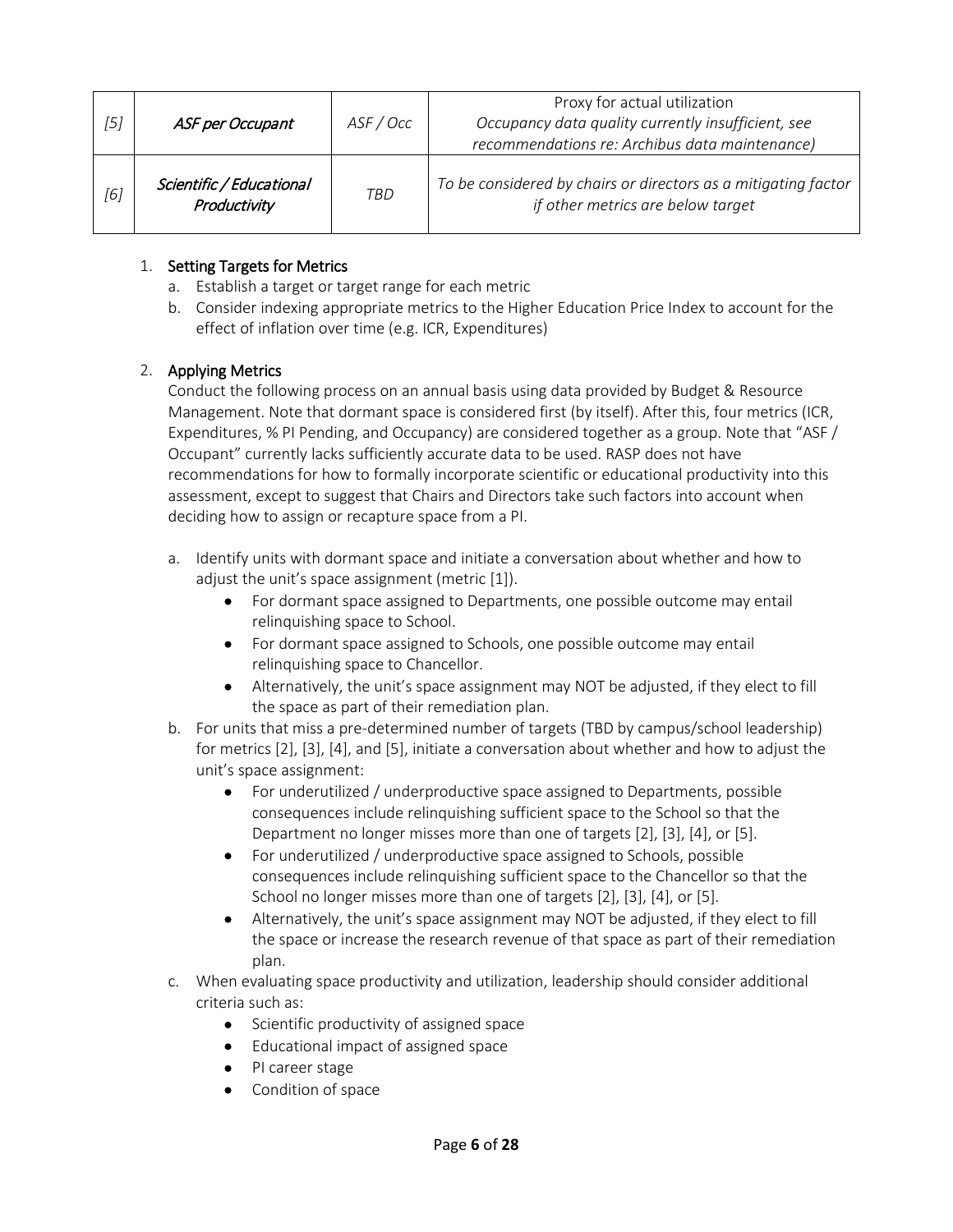- Location and configuration of space
- Type of research conducted in the space (e.g., basic, translational, clinical)
- "Scientific neighborhoods"
- d. Make annual School- and Department-level summary dashboard data available to be viewed by all members of the UCSF community (for the sake of data transparency).
- e. Enable individual PIs and space managers to view their own detailed annual data on the space assigned to them.

#### Tables 2 and 3 Sample Research Space Financial Health Dashboards (FY17 Data)

| Table 2<br><b>CAMPUS VIEW</b><br>Used to assess Schools |                |                   |                   |                                                        |                                                    |                                                           |                                     |                                  |
|---------------------------------------------------------|----------------|-------------------|-------------------|--------------------------------------------------------|----------------------------------------------------|-----------------------------------------------------------|-------------------------------------|----------------------------------|
| School                                                  | <b>ICR/ASF</b> | %<br>Wet<br>Space | %<br>Dry<br>Space | <b>ICR/ASF</b><br><b>Health</b><br><b>Index</b><br>[2] | Exp./ASF<br><b>Health</b><br><b>Index</b><br>$[3]$ | Total<br>Assignment <mark>l</mark><br>Pending<br>(AP) ASF | %AP of<br><b>Total ASF</b><br>$[4]$ | ASF/<br><b>Occupant</b><br>$[5]$ |
| <b>School of Dentistry</b>                              | \$143          | 85%               | 15%               | .72                                                    | 1.00                                               | 18,706                                                    | 31%                                 | N/A                              |
| School of<br><b>Medicine</b>                            | \$170          | 70%               | 30%               | 1.02                                                   | 1.00                                               | 197,352                                                   | <b>15%</b>                          | N/A                              |
| <b>School of Nursing</b>                                | \$164          | 0%                | 100%              | .64                                                    | 1.00                                               | 869                                                       | 3%                                  | N/A                              |
| School of<br>Pharmacy                                   | \$138          | 78%               | 22%               | 1.09                                                   | 1.00                                               | 13,717                                                    | <b>11%</b>                          | N/A                              |
| Campus Total*                                           | \$166          | 70%               | 30%               | 1.00                                                   | n/a                                                | 234,246                                                   | <b>16%</b>                          | N/A                              |

*\*Includes other academic units (Proctor, QB3, and Global Health Sciences)*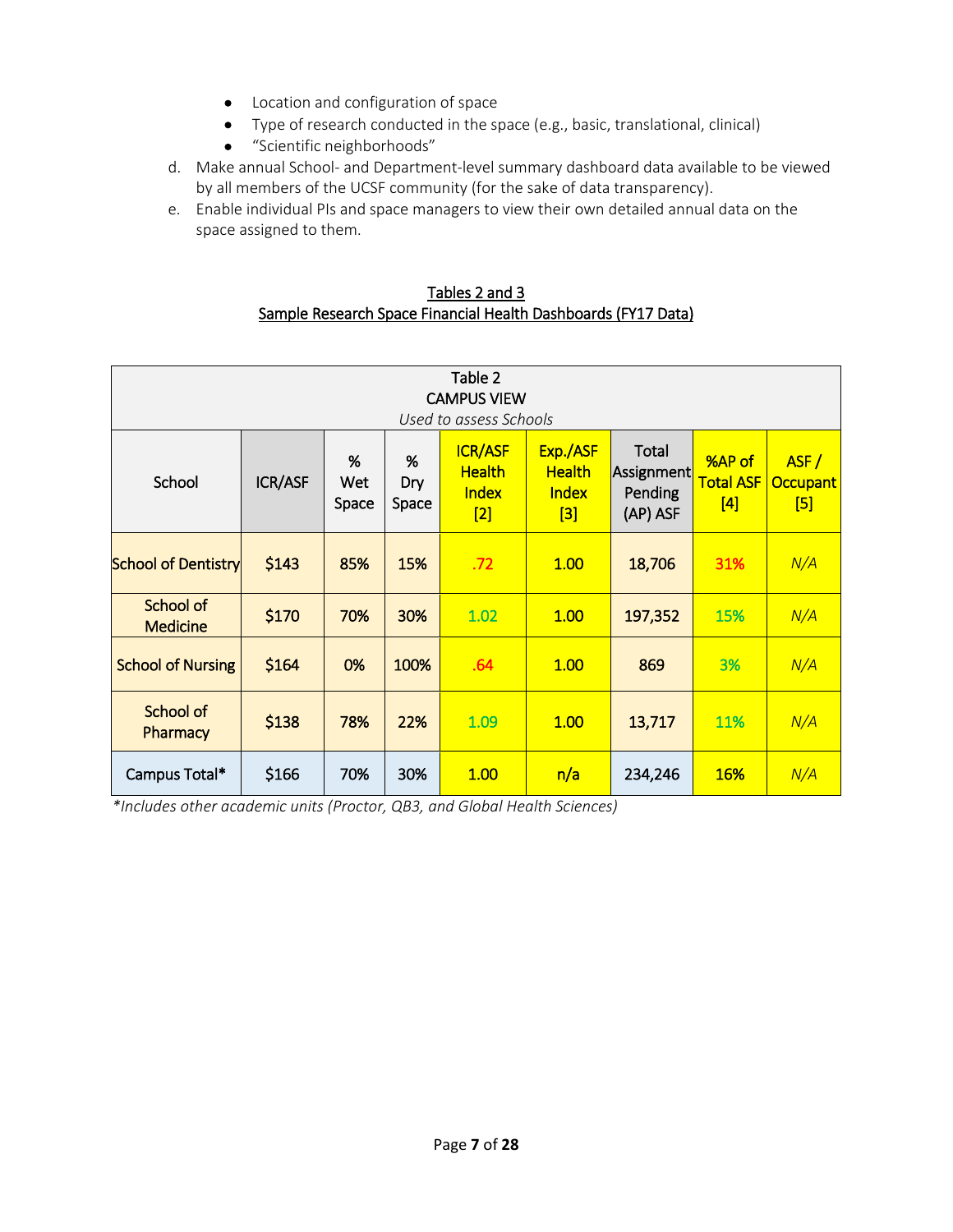|                             | Table 3<br><b>SCHOOL VIEW</b><br>Used to assess departments/ORUs. For demonstration purposes, this version shows an array of selected                                                                                                                                                                                                        |      |      |      |      |        |     |     |
|-----------------------------|----------------------------------------------------------------------------------------------------------------------------------------------------------------------------------------------------------------------------------------------------------------------------------------------------------------------------------------------|------|------|------|------|--------|-----|-----|
| Department /<br><b>ORU</b>  | units from multiple schools rather than all departments for a single school.<br><b>ICR/ASF</b><br>%AP of<br>ASF/<br>Exp./ASF<br><b>Total PI</b><br>%<br>%<br><b>ICR/ASF</b><br><b>Health Index Health Index</b><br>Pending<br>Total ASF Occupant<br><b>Wet Space</b><br>Dry Space<br>[2]<br>$\left[3\right]$<br><b>ASF</b><br>$[4]$<br>$[5]$ |      |      |      |      |        |     |     |
| D OFS                       | \$155                                                                                                                                                                                                                                                                                                                                        | 75%  | 25%  | .22  | 1.88 | 1,737  | 14% | N/A |
| <b>D_OMFS</b>               | \$675                                                                                                                                                                                                                                                                                                                                        | 100% | 0%   | 6.02 | 4.11 |        | 0%  | N/A |
| M_Anesthesia                | \$117                                                                                                                                                                                                                                                                                                                                        | 91%  | 9%   | .82  | .71  | 1,062  | 5%  | N/A |
| M_CVRI                      | \$77                                                                                                                                                                                                                                                                                                                                         | 62%  | 38%  | .08  | .43  | 26,959 | 37% | N/A |
| M_MEDICINE                  | \$254                                                                                                                                                                                                                                                                                                                                        | 63%  | 37%  | 1.68 | 1.54 | 14,604 | 6%  | N/A |
| N_Physio.<br><b>Nursing</b> | \$206                                                                                                                                                                                                                                                                                                                                        | 0%   | 100% | 1.77 | 1.11 | 90     | 1%  | N/A |
| P_Bioengin.                 | \$159                                                                                                                                                                                                                                                                                                                                        | 79%  | 21%  | 1.23 | 1.09 | 3,155  | 6%  | N/A |
| P Clinical<br>Pharmacy      | \$273                                                                                                                                                                                                                                                                                                                                        | 54%  | 46%  | 1.43 | 2.70 | 2,710  | 43% | N/A |

#### Administrative Space Metrics

RASP recommends that campus leaders establish an objective method for evaluating the utilization of administrative space. These metrics can be used to identify "outlier" areas and units who may either need additional space or who may have been assigned more space than they need. Leadership can also incorporate these metrics into needs assessments when considering whether to buy, lease, or construct additional space.

Unfortunately, certain metrics recommended in this section are not available for immediate use because existing data is not accurate enough to rely on. RASP provides recommendations in the next section for how to improve the quality of this data.

#### Use the following three metrics to assess the utilization of administrative space: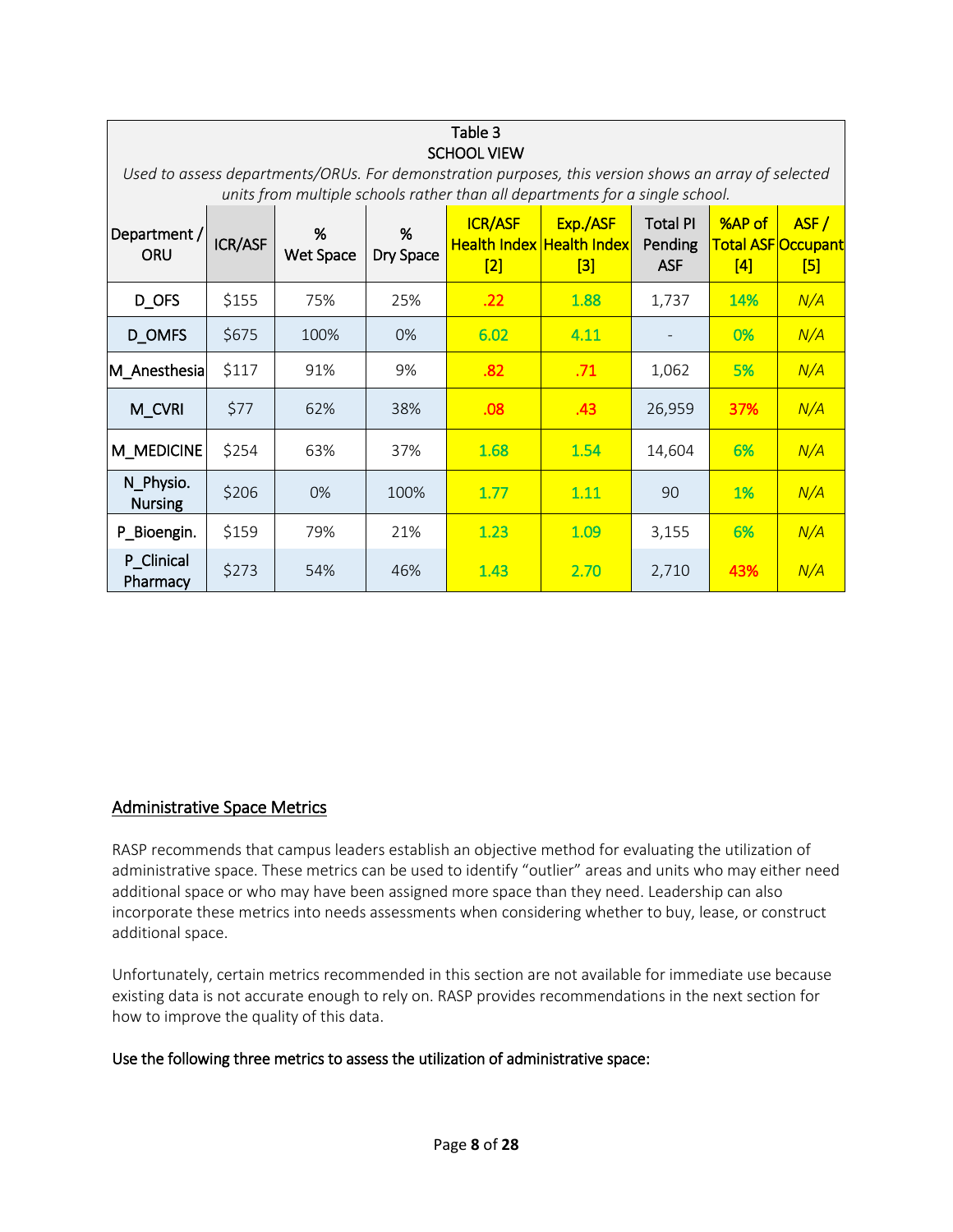|                   | Table 4<br><b>Administrative Space Metrics</b> |                |                                                                                                        |  |  |  |
|-------------------|------------------------------------------------|----------------|--------------------------------------------------------------------------------------------------------|--|--|--|
| ID<br>No.         | <b>Metric Name</b>                             | Shorthand      | <b>Notes</b>                                                                                           |  |  |  |
|                   |                                                |                | Measures the "people density" of a<br>given area (proxy for utilization)                               |  |  |  |
| [A]               | ASF per Occupant                               | ASF / Occ      | Occupancy data quality currently<br>insufficient, see recommendations re:<br>Archibus data maintenance |  |  |  |
| [B]               | ASF per Workstation                            | ASF/<br>Wkstn  | Measures an area's workspace<br>configuration (i.e., how big are<br>workstations?)                     |  |  |  |
| $\lceil C \rceil$ | Occupant per Workstation                       | Occ /<br>Wkstn | Measures an area's current utilization<br>versus capacity<br>Occupancy data quality currently          |  |  |  |
|                   |                                                |                | insufficient, see recommendations re:<br>Archibus data maintenance                                     |  |  |  |

#### 1. Applying Administrative Space Metrics

- a. Conduct the following steps on a regular or as-needed basis:
	- I. Track the average respective measurements of metrics [A], [B], and [C] for each building
	- II. Track the average respective measurements of metrics [A], [B], and [C] for each Department and Control Point's assigned administrative space within each building
	- III. Compare each occupant Department and Control Point's measurements for metrics [A-C] against the building average (or associated target) to identify under/over-performers in a specific building. Use this information to inform space assignment decisions (including the potential relinquishment of underutilized space).
- a. Publish administrative space metrics as defined above on an annual basis for informational purposes, viewable by all UCSF.

#### Improving Archibus Data Integrity

The campus conducts an annual space survey and prepares a report of all UCSF space (campus, UCSF Health) in the fall, for submittal to the University of California, Office of the President. The campus relies on the schools and control points, and their respective departments to update the space data as part of the annual space survey.

260 departmental space coordinators currently share responsibility for inputting their respective units' space assignment and occupancy data into Archibus. For most coordinators, this role is a very small portion of their overall job that they conduct infrequently. This leads to high variability in the accuracy of Archibus data, particularly with regard to occupancy because people frequently move. While RASP recommends using occupancy data for both research and administrative metrics, current data quality is so low that it cannot be relied upon.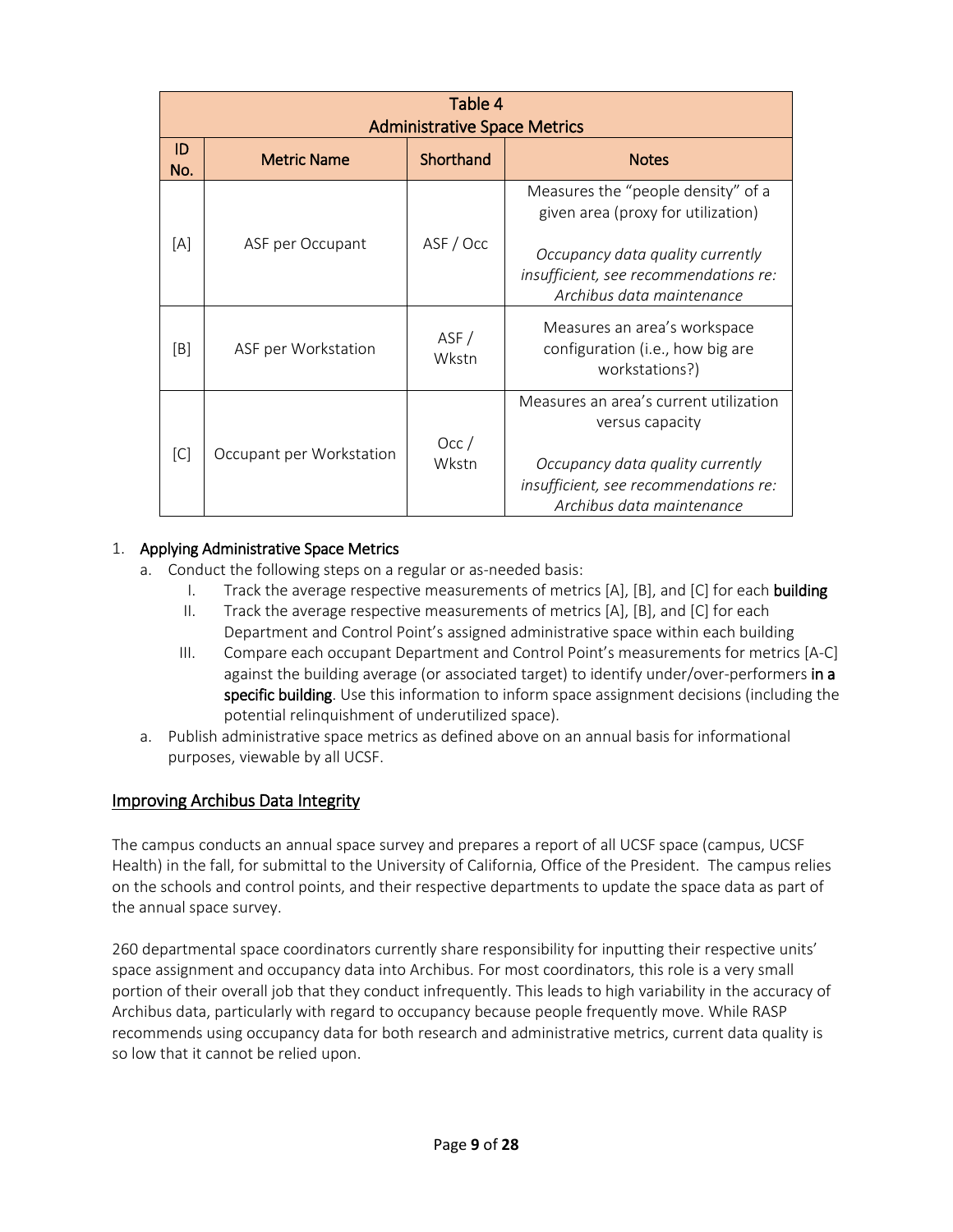To improve the quality of occupancy data, RASP recommends testing a new approach to maintaining accurate space assignment and occupancy data in Archibus, by re-assigning responsibility for these tasks to a centrally administered "occupancy planner" unit.

#### RASP recommends implementing a yearlong pilot program at Parnassus Heights:

At Parnassus, replace the role currently played by department appointed space coordinators with a team of three centrally administered, site-based occupancy planners responsible for maintaining space assignment and occupancy data in Archibus.

- Planners are employed by a central administrative unit (e.g. Real Estate)
- Assign responsibility for collecting and maintaining space and occupancy data in Archibus by geography / square footage (e.g. by building or floor)
- Planners will consult with lab managers and local staff to gather detailed information
- Department managers (e.g. MSOs) and Space Coordinators will no longer be responsible for the input of space data in Archibus for Parnassus locations, but may review and validate space data input by planner

#### Assumptions:

- Expected salary for an occupancy planner with 5 years' experience is \$95,000
	- o Total estimated annual compensation cost for three planners (assuming 1.45 x salary): \$413,250
- One planner can manage 800,000 Gross Square Feet (GSF) of space *This figure is based on real estate services industry standards for administrative space, but we are unsure whether it is applicable in UCSF's case due to the nature of the space (research). Thus, we suggest piloting with 3 FTE.*
- Amount of Parnassus space is 2.45 million GSF (29% of all campus research and administrative space)

#### Reasoning for Parnassus Pilot:

- Improved data accuracy about Parnassus space dovetails with ongoing Master Planning effort
- Provides a means to test the idea without committing to full-scale campus-wide implementation
- Parnassus is a geographically compact campus, so an easier site to pilot this model.
- Provides an opportunity to test how many GSF each planner can realistically cover in a research university environment
- Department of Medicine controls ~30% of Parnassus research and administrative space, and has a Parnassus-based project manager (Alyssa Tecklenburg), who can assist with pilot rollout and act as a liaison to occupancy planners

# B. Recommend revisions to campus space policy. Define vague terms, clarify responsibility for enforcement actions, consider specific policy changes proposed during June 2017 kaizen.

- 1. Mandate that all offer letters to faculty include the following language:
	- a. *"XXX space is currently allocated for your use, and may expand or contract depending on the success of your research program and the availability of space at UCSF."*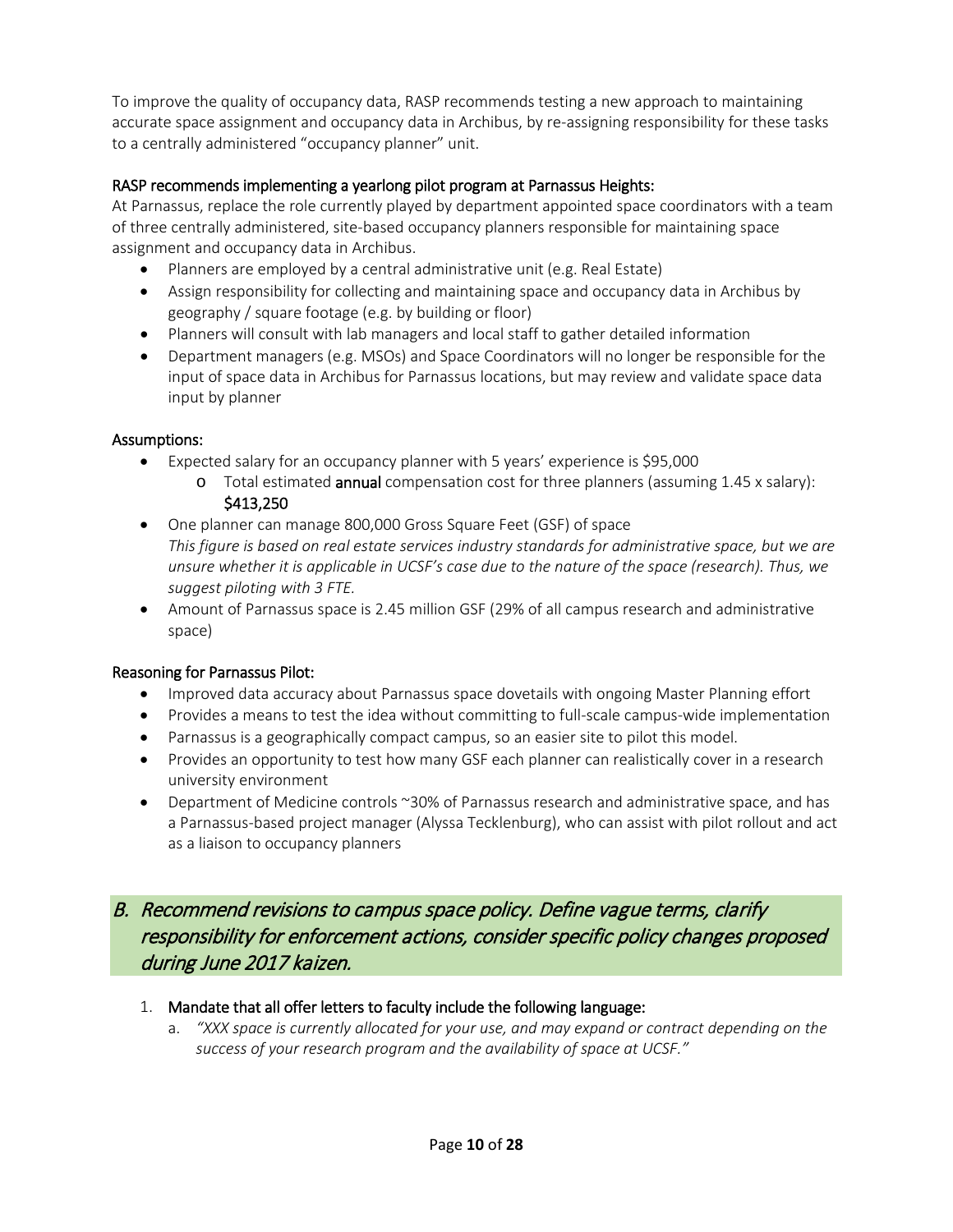#### 2. Generally prohibit space loans of >600 ASF, unless:

- a. Approved by the appropriate Chancellor's Direct Report (for loans within a Control Point), or
- b. Approved by an appropriate campus-level governance body, such as the Space Management Subcommittee (for loans between Control Points).

*Sample reasons for approving >600 ASF loans would be to provide swing space during renovations, temporary or swing space for new recruitments, to facilitate collaboration that furthers the campus' mission, etc.*

#### 3. Establish a standard approval process for space loans that includes the following features:

- a. Establish a mandatory end or "review" date for all loans, at which time they must be reassessed and re-authorized (if applicable).
- b. Require that space loans be memorialized in a standard format and documented in Archibus *(may require technical changes to Archibus)*.
- 4. Amend campus space policy to include new metrics and associated review and evaluation processes.

## C. Revise space governance structure and clarify roles and responsibilities.

- 1. Clarify, document, and make publicly available (e.g., at space.ucsf.edu) the following characteristics of the Campus Space Committee and the Space Management Subcommittee:
	- a. Committee charge and scope
	- b. Membership structure and roles
	- c. Decision-making authority and process
	- d. Relationship to one another (e.g., does the Space Management Subcommittee "report" to the Campus Space Committee as implied by the current organizational chart?)
- 2. When assigning space, RASP recommends that the role of building-level governance committees (BGCs) (e.g., Byers Hall, Genentech Hall, Mission Hall, CVRI) be to advise decision-makers in the following areas:
	- a. Cohesion of research program(s) in building / area
	- b. Logistical cohesion of building / area (safety, equipment, infrastructure, etc.)
	- c. Diversity of ideas in building / area
	- d. Availability / utilization of space (real-world data)
	- e. Potential risks such as chemical load

Despite BGCs' consultative role, Chancellor, Space Management Subcommittee, Deans, and Chairs respectively retain ultimate authority for space assignment decisions. RASP does not recommend creating a Building Governance Committee for all buildings, though it may be necessary for future open plan buildings.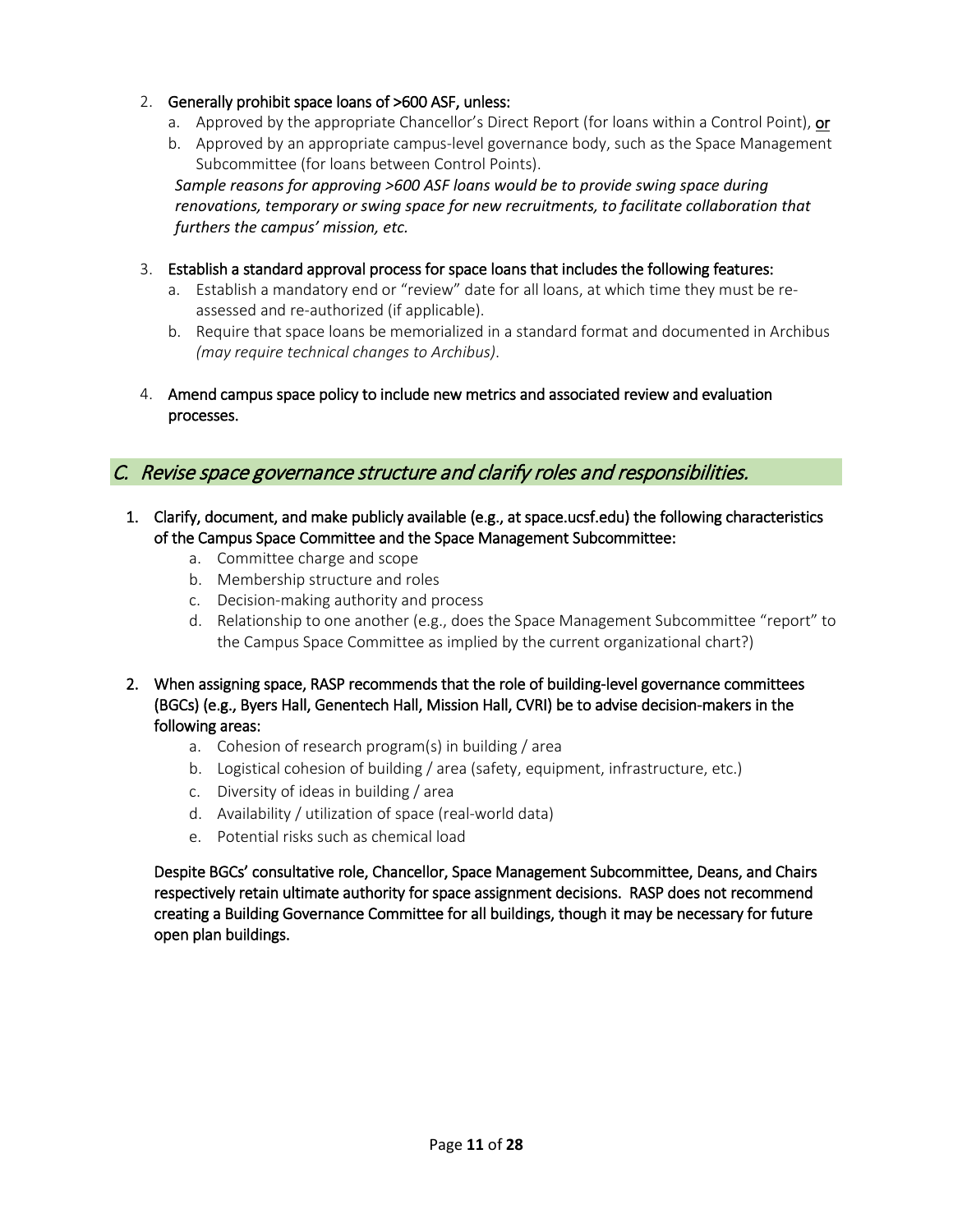## DETAILED RECOMMENDATIONS

## A. Recommend metrics and associated targets to objectively measure the utilization and productivity of campus research and administrative space.

#### Research Space Metrics

RASP was charged with recommending metrics to objectively measure the utilization and productivity of UCSF campus research space. In approaching this topic, RASP sought to develop metrics that would help campus leadership to answer the following questions:

- Are Schools and Departments *actively utilizing* their assigned research space?
- Are Schools and Departments using their assigned research space *productively*?
- To what extent are a given School or Department's research operations contributing to the Campus' *financial sustainability (Financial &Administrative costs)*?

#### Defining Types of Research Space

RASP identified two distinct types of research space that exist at UCSF:

- Wet Research Space ("wet labs") Laboratory space containing chemicals and potential "wet" hazards, where the room has to be carefully designed, constructed, and controlled to avoid spillage and contamination.
- Dry Research Space ("dry labs") Laboratory space where computational or applied mathematical analyses are conducted using computer-generated models to understand or simulate a phenomenon in the physical realm.

#### Defining "Utilization" and "Productivity"

RASP developed the following definitions for "utilized" and "productive" research space (wet and dry):

- Utilized research space is occupied and regularly used by people or equipment for the purpose of conducting or supporting scientific studies.
- Productive research space generates a combination of the following:
	- o Financial revenue
	- o Scientific impact (definition referred to Academic Senate)
	- o Educational impact (definition referred to Academic Senate)

#### Metric Selection Process

After defining "utilized" and "productive" research space, RASP generated ~25 possible metrics to consider. To facilitate the selection process, RASP evaluated the options against the following criteria:

- A. Incentivizes the effective management and use of space
- **B.** Accurate data exists in a system today
- C. Ease of technical implementation
- D. Ease of long-term administration (i.e., sustainable)
- E. Perceived fairness (i.e., acceptable)
- F. Data & methods available upon request (i.e., transparent)
- G. Ease of understanding for PIs
- H. Useful from the perspective of the Chancellor (reviewing School performance) and the Deans (reviewing Department performance)
- I. Implementable within a short period of time (i.e., by early 2018)
	- o *This criterion was originally emphasized because leadership believed that significant portions of Parnassus campus would be decanted beginning in 2018 to facilitate large-scale capital projects. Leadership wanted to leverage this as an opportunity to pilot space metrics,*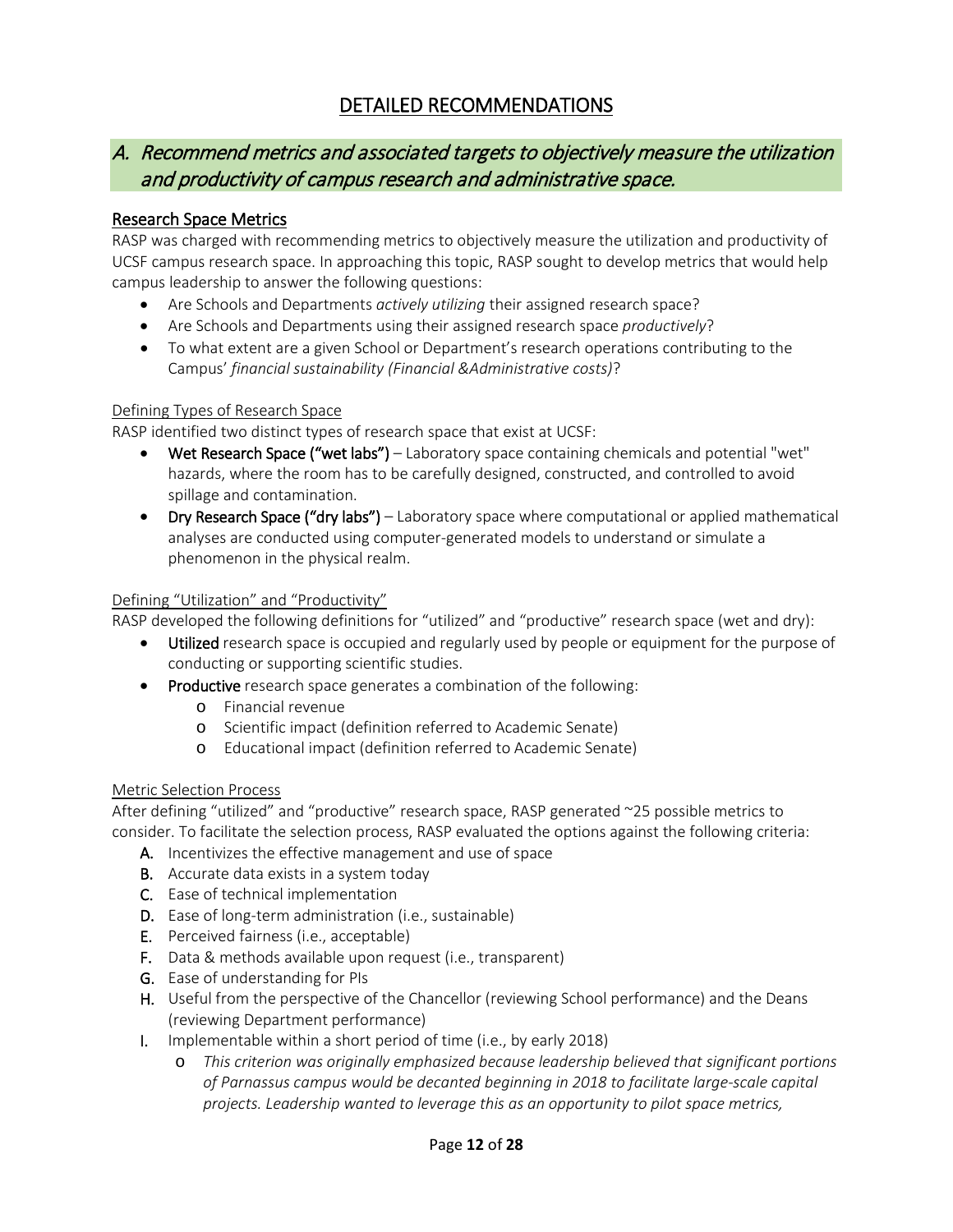*because it would entail major revisions to space assignments. In late 2017, the Parnassus decant was rescheduled for a later date, thereby reducing the exigency of this criterion.*

#### Recommended Research Space Metrics

Using the evaluation criteria listed above, RASP selected a set of five metrics to evaluate the productivity and utilization of research space at the School and Department levels.

No single metric can adequately measure whether research space is actively utilized and productive. However, taken together the recommended metrics can provide campus leaders with an accurate understanding of a given School or Department's space utilization. In addition to the metrics included in the dashboard, leaders should consider non-financial indicators such as scientific and educational impact when evaluating the efficacy of space use at the Department and PI levels.

|                   | Table 5<br>Research Space Financial Health Dashboard                                      |                  |                                                                                                                                                                                                                                                                                                                       |  |  |
|-------------------|-------------------------------------------------------------------------------------------|------------------|-----------------------------------------------------------------------------------------------------------------------------------------------------------------------------------------------------------------------------------------------------------------------------------------------------------------------|--|--|
| ID<br>No.         | <b>Metric Name</b>                                                                        | Shorthand        | <b>Notes</b>                                                                                                                                                                                                                                                                                                          |  |  |
| $\lceil 1 \rceil$ | Rooms designated "PI<br>Assignment Pending" for<br>>2 Years                               | Dormant<br>Space | Indicates rooms that have been "dormant" (i.e., not<br>utilized) for a significant period of time                                                                                                                                                                                                                     |  |  |
| $[2]$             | Indirect Cost Recovery per<br>Assignable Square Foot<br>(ASF)<br>(3-Year Rolling Average) | ICR / ASF        | Indicates how much a School or Department is contributing<br>to the campus' financial sustainability $-$ i.e. helping to cover<br>the finance and administrative costs of assigned research<br>space.<br>For simplicity, metric can be expressed as a single weighted<br>"ICR/ASF Health Index" score (0 to 1 scale). |  |  |
| $[3]$             | Expenditures per ASF or<br>per Workstation <sup>2</sup><br>(3-Year Rolling Average)       | EXP / ASF        | Proxy for research activity ("utilization"). Excludes ICR.<br>For simplicity, metric can be expressed as a single weighted<br>"Expenditures/ASF Health Index" score (0 to 1 scale).                                                                                                                                   |  |  |
| [4]               | Percentage of ASF<br>designated "PI<br>Assignment Pending" (PIP)                          | % PIP            | Indicates the proportion of a School or Department's<br>research space not assigned to a PI (i.e., not "utilized")                                                                                                                                                                                                    |  |  |
| $\sqrt{5}$        | ASF per Occupant                                                                          | ASF / Occ        | Proxy for actual utilization<br>Occupancy data quality currently insufficient, see<br>recommendations re: Archibus data maintenance)                                                                                                                                                                                  |  |  |
| [6]               | Scientific / Educational<br>Productivity                                                  | <b>TBD</b>       | To be considered by chairs or directors as a mitigating factor<br>if other metrics are below target                                                                                                                                                                                                                   |  |  |

*The detailed methodology for calculating research metrics was developed by RASP for use by the campus should the metrics be adopted.*

<span id="page-12-0"></span><sup>&</sup>lt;sup>2</sup> For simplicity, this metric will be referred to as Expenditures/ASF in this document.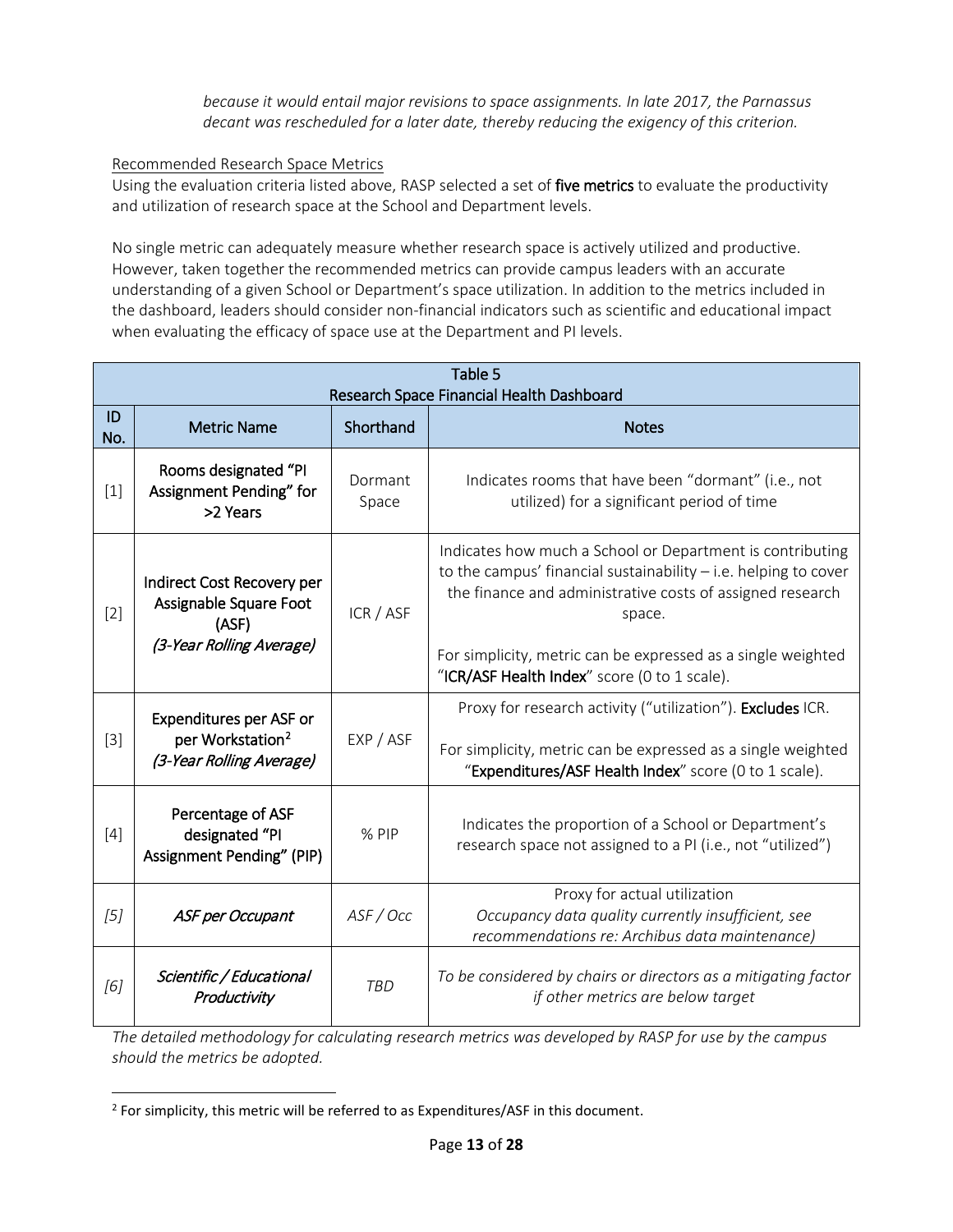#### Detailed Metric Descriptions

#### [1] Dormant Space

- Identifies specific rooms that have been classified as "PI Assignment Pending" for >2 years, which are defined as "dormant" (i.e., unutilized)
- This metric should be applied separately, before the other metrics are considered. It is a more direct tool for identifying underutilized space
- When identified, room owners (e.g., department chairs) should be notified and instructed to either relinquish the space or submit a written remediation plan within three months for assigning and utilizing the space within one year
- If the remediation plan is not successfully implemented within the provided timeframe, the room may be relinquished to the Dean or Chancellor (this will require action by Dean or Chancellor to reclaim the room)

## [2] ICR / ASF

- ICR/ASF remains a key metric to evaluate a given school or department or ORU's contribution to campus financial sustainability.
- A major improvement to the accuracy of the metric is to set different targets for wet and dry lab space, as an acknowledgement of the differing rates of ICR that these lab types are expected to generate (dry labs generate higher ICR/ASF).
- Each school and department receives a weighted "ICR/ASF Health Index" score based on the composition of its research space (% wet and % dry):

| <b>Figure 1</b><br>Unit's "ICR/ASF Health Index" Score                                                                      |
|-----------------------------------------------------------------------------------------------------------------------------|
|                                                                                                                             |
| (Dry % of Unit's Total Research Space) * [(3-Yr. Avg. of Unit's Actual ICR/ASF of Dry Labs) / (Target ICR/ASF of Dry Labs)] |
| (Wet % of Unit's Total Research Space) * [(3-Yr. Avg. of Unit's Actual ICR/ASF of Wet Labs) / (Target ICR/ASF of Wet Labs)] |

- Due to high variability and numerous idiosyncrasies in PI-level data, this metric can only be reliably used to systematically evaluate schools and departments/Organized Research Units (ORU's), and not individual PIs.
- UCSF currently calculates ICR/ASF two ways: "Home View" and "Owner View." Because of idiosyncrasies in our financial, HR and space assignment data, neither method can adequately match the ICR dollars and space associated with ORUs. In certain cases however, campus or school leaders may find it useful to calculate ICR/ASF in a manner that includes all of the space managed by an ORU. In such situations, RASP recommends that a special "Geographic View" be prepared by the Budget and Resource Management Office, as requested by the Dean's Office. See Appendix III for details.
- Targets for wet and dry labs can be respectively set by calculating the average performance of occupied wet and dry labs over the most recent three fiscal years for which data exists (e.g., FY15, FY16, and FY17).
	- o Exclude PI Pending space when setting targets
	- o Sample targets for wet and dry lab space are based on the FY17 average ICR/ASF of wetonly and dry-only faculty PIs.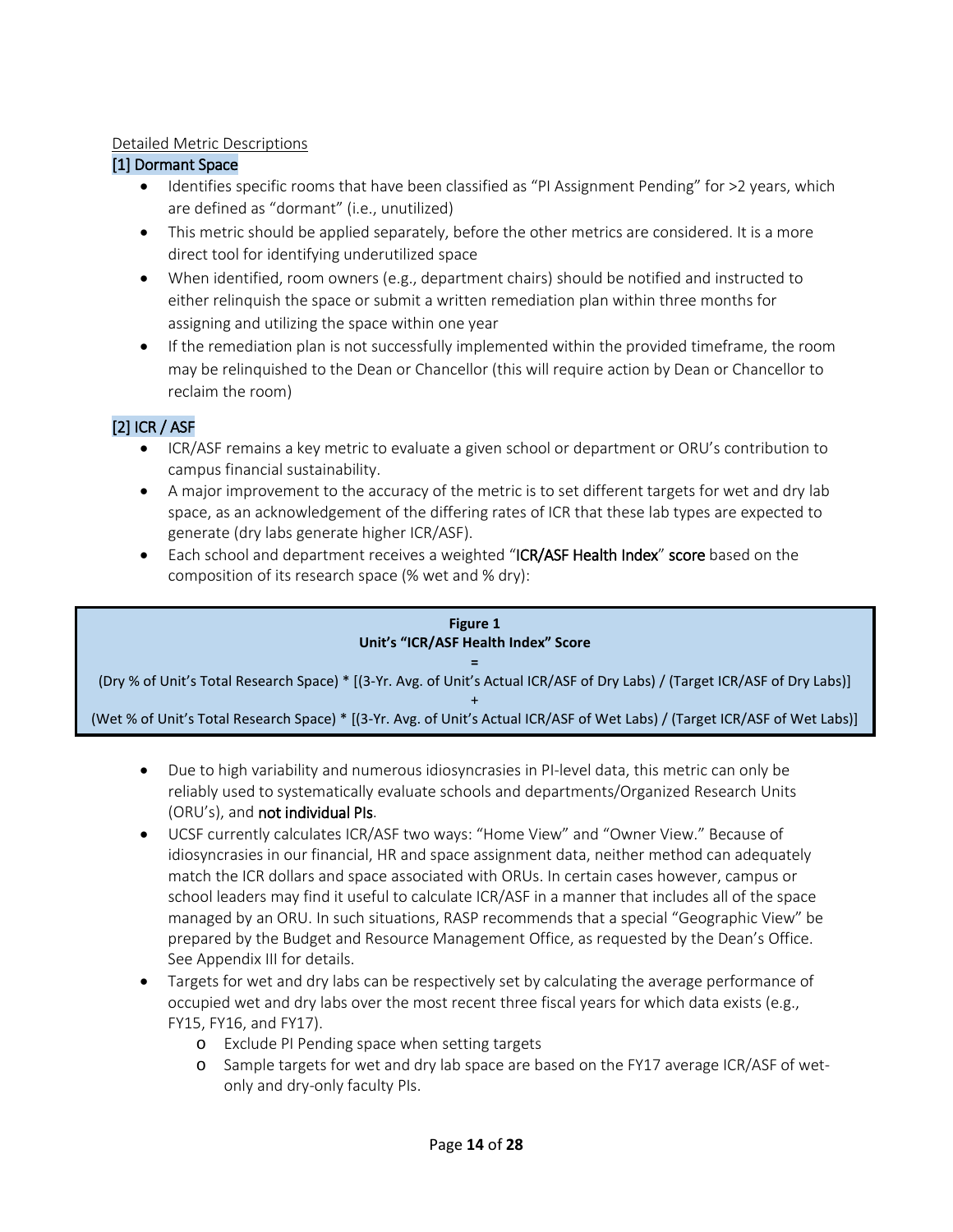• Hold all wet research space to the same target, and all dry research space to same target, regardless of school or department/ORU.

#### [3] Expenditures / ASF

- Total expenditures is an accessible and reasonable proxy for how actively a lab is being used
- Includes all research-related expenditures from all fund sources
- Excludes ICR because ICR is not a proxy for activity, and to avoid double-counting with metric [2]
- Each school and department receives a weighted "Expenditures / ASF Health Index" score:



#### Target Setting Considerations for Expenditures / ASF Metric

Challenges exist in setting a target for this metric. Two of the most attractive options – a) weighted wet/dry targets, or b) a single campus-wide target – are flawed for separate reasons.

#### *Why Not Weighted Wet / Dry Targets?*

Unlike with ICR/ASF, we cannot measure a unit's performance against different targets for wet and dry labs because of substantial departmental gifts that are counted as expenditures but are not tied directly to a given PI (and therefore cannot be allocated to either wet or dry space).

#### *Why Not a Campus-wide Average?*

There are major differences between the average expenditures per ASF of UCSF's four schools, attributable in part to the schools' different funding environments. For example, Schools and Departments involved in direct patient care often have more philanthropic support, are engaged in dry research, and research often takes place in clinical settings. Consequently, such schools would generate higher research expenditures/ASF. The table below lists the campus average and each school's average expenditures per ASF based on FY17 data:

| School                | Expenditures / ASF with PI<br><b>Pending Space</b> |
|-----------------------|----------------------------------------------------|
| Dentistry             | \$301                                              |
| Medicine              | \$604                                              |
| <b>Nursing</b>        | \$452                                              |
| Pharmacy              | \$335                                              |
| <b>Campus Average</b> | \$590                                              |

*Note large variance, e.g. between Medicine and Dentistry (Based on FY17 Data)*

#### Options for Target Setting

Given the above constraints, RASP identified two possible target-setting methods for this metric:

A. Set a different target for **each school** based on its past performance (e.g., prior year performance or a multi-year trailing average). This method is preferable to holding each school to a single campus-wide target, because some schools are far below the campus average.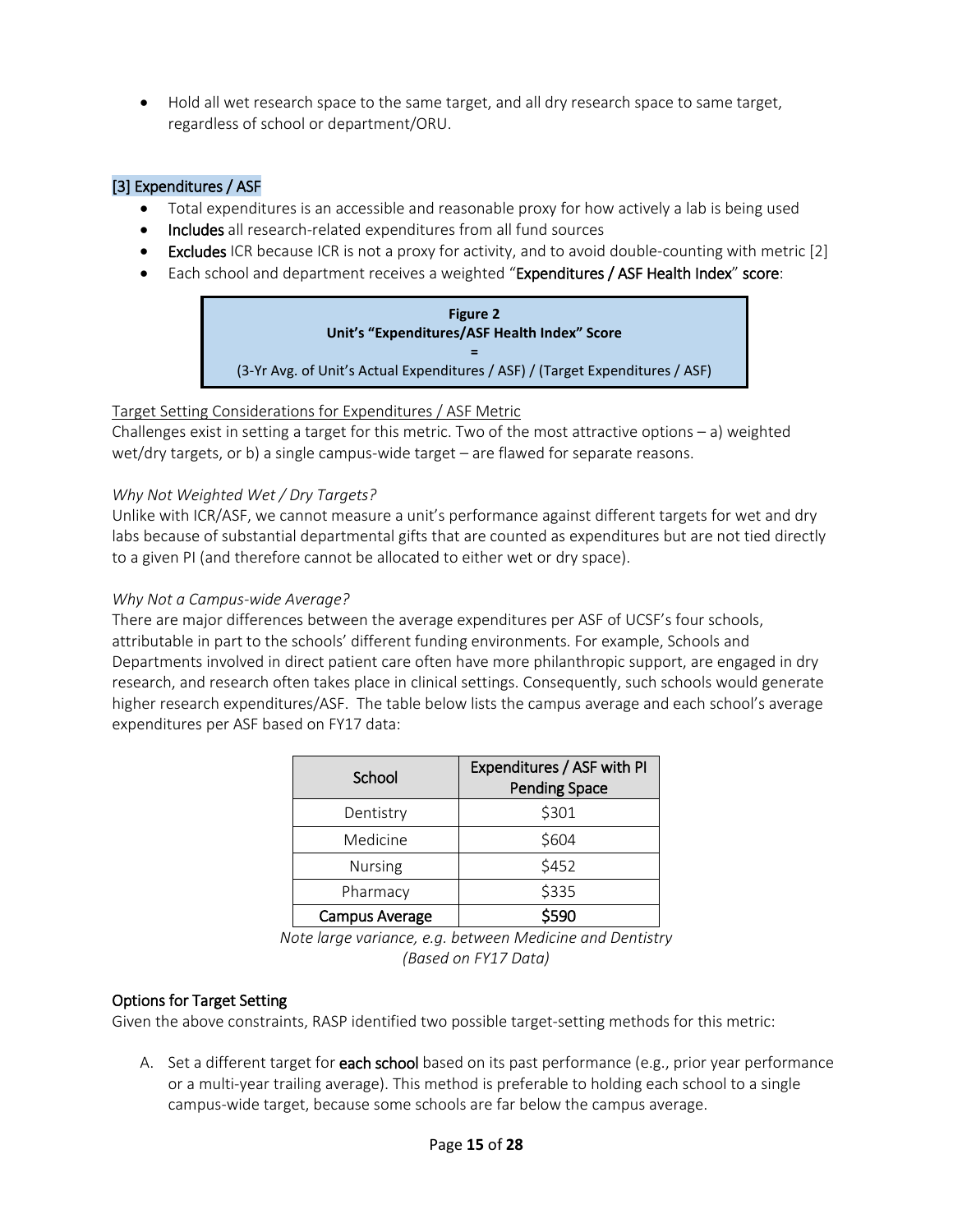B. Set different targets for basic research departments and dry research/clinical departments, similar to how the ICR/ASF metric uses different targets for wet and dry labs. This method would allow for uniform campus-wide targets. However, classifying departments as either basic or dry/clinical may be challenging.

|    | Table 7<br><b>Options for Expenditures/ASF Targets</b>                                                                               |                                                                                                                                                                                                                           |                                                                                                                                                                                                                                                    |  |  |  |  |  |
|----|--------------------------------------------------------------------------------------------------------------------------------------|---------------------------------------------------------------------------------------------------------------------------------------------------------------------------------------------------------------------------|----------------------------------------------------------------------------------------------------------------------------------------------------------------------------------------------------------------------------------------------------|--|--|--|--|--|
| ID | <b>Target-Setting Method</b>                                                                                                         | Advantages                                                                                                                                                                                                                | <b>Disadvantages</b>                                                                                                                                                                                                                               |  |  |  |  |  |
| A  | Set a different target for each<br>school based on its historical<br>performance (i.e., an internal<br>baseline)                     | Easy to calculate<br>Controls for major<br>$\checkmark$<br>performance differences<br>between schools                                                                                                                     | Unable to directly compare<br>×<br>schools to one another, nor<br>departments in different<br>schools to one another<br>Doesn't account for different<br>$\boldsymbol{\mathsf{x}}$<br>expectations due to space<br>type (e.g., basic vs. clinical) |  |  |  |  |  |
| B  | Set different targets for <b>basic</b><br>research departments and clinical<br>research departments (same<br>targets in all schools) | Accounts for different<br>$\checkmark$<br>expected performance of<br>basic and clinical space<br>Allows for direct comparison<br>$\checkmark$<br>of departments in different<br>schools, and of schools to one<br>another | Need to define dry/clinical vs.<br>$\pmb{\times}$<br>basic departments<br>School-based differences<br>$\boldsymbol{\mathsf{x}}$<br>might persist                                                                                                   |  |  |  |  |  |

Regardless of the selected target-setting option:

- Index targets to the [Higher Education Price Index](https://www.commonfund.org/commonfund-institute/higher-education-price-index-hepi/)
- Exclude PI Pending space when setting targets
- Include a unit's PI Pending space when calculating its annual Expenditures/ASF Health Index score

#### [4] % PI Pending

- Measures the percentage of a school or department's research space classified as "PI Assignment Pending" (PIP)
- Indicates the portion of a school or department's research space that is currently reported as not being utilized (i.e., not currently assigned to a PI)
- The target for this metric can be used to set an allowable degree of "buffer space" that a unit may retain, unutilized, without penalty, since some of this space will be assigned to newly recruited faculty, as faculty turn over or reduce their research programs.
- Units with PIP space above threshold must submit written explanation of plan to ameliorate

#### [5] ASF/Occupant

- Proxy for research activity (utilization)
- Indicates the occupant density of a given space
- Current data quality is insufficient
- Recommend keeping as a placeholder on space dashboard to drive improvement of data accuracy and completeness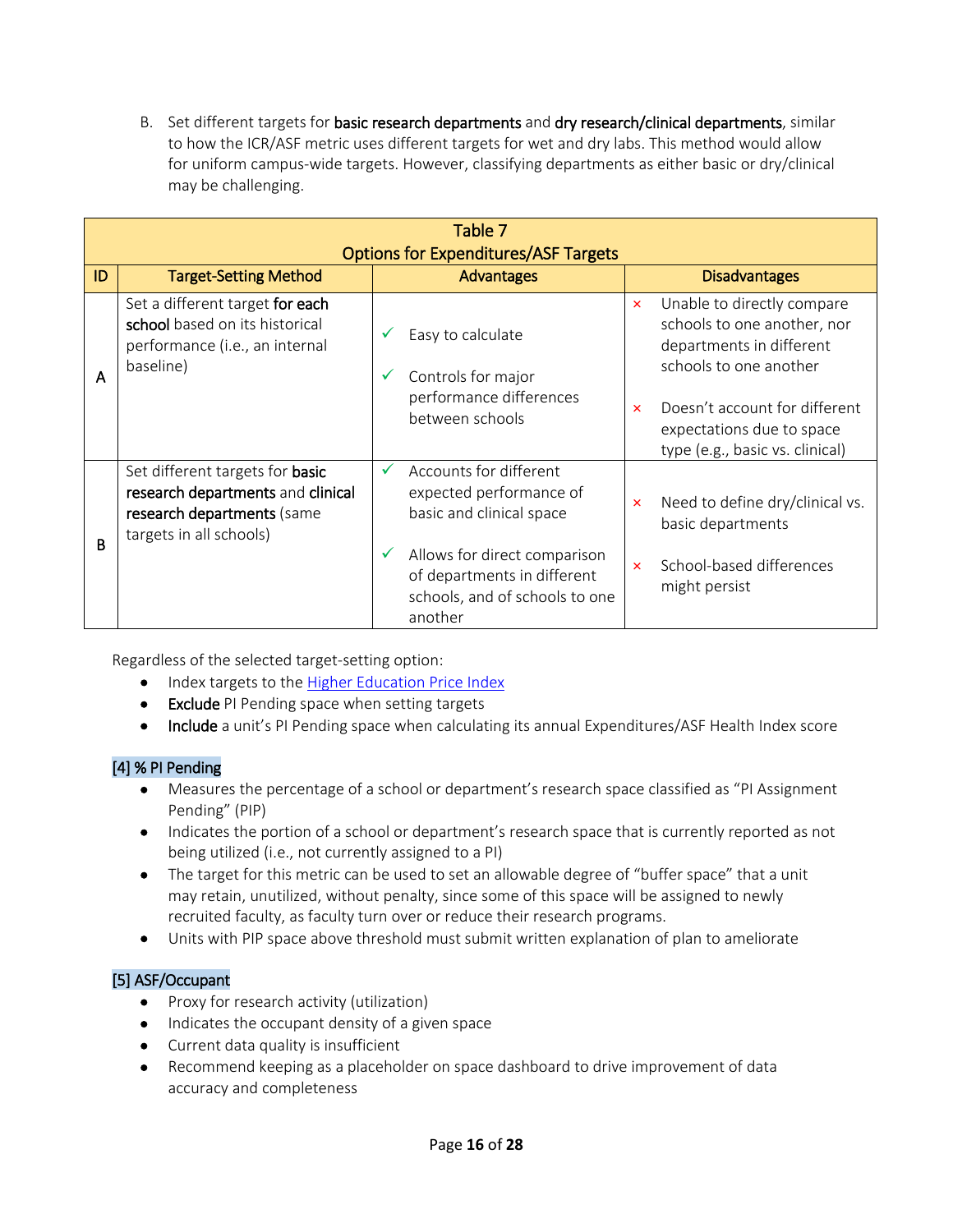- *Additional Caveats:*
	- o UCSF administrative structure (specifically, Organized Research Units) makes it difficult to accurately reflect occupancy at a department level
	- o In shared spaces, departmental affiliation of occupants is unclear
	- o Despite data limitations, this metric adds value when used in conjunction with other metrics

#### [6] Scientific / Educational Productivity

Certain key aspects of space utilization and productivity cannot be evaluated using the metrics described in the dashboard. When evaluating research space, Campus, School, and Department leaders should also take into account factors that are not as easily quantifiable as ICR, expenditures, occupants, and PI Pending space.

Additional criteria to consider include:

- Scientific productivity of assigned space *(the Academic Senate Committee on Space is considering how to define this metric)*
- Educational impact of assigned space *(the Academic Senate Committee on Space is considering how to define this metric)*
- PI career stage
- Condition of space
- Location and configuration of space
- Type of research conducted in the space (e.g., basic, translational, clinical)
- "Scientific neighborhoods"

These criteria are important to consider when evaluating an individual PI's space assignment, and ought to be assessed by chairs or division chiefs, who are familiar enough with individual PIs' work to make informed decisions on these topics (including conferring directly with the PIs themselves).

#### Operationalizing Research Metrics

The metrics presented here provide campus leaders with powerful information about school and department performance. However, RASP recommends that the process for setting targets, the consequences for missing targets, and the process of implementing those consequences be carefully considered by leadership.

#### Initial Target-Setting Process (to Be Completed by Campus Leadership)

- Establish a target or target range for each metric
	- o Potential bases for target setting include historical performance, external benchmarks, or space upkeep and maintenance costs. Leadership could also use metrics to focus on "outliers" (e.g., top and bottom 10% of performers)
	- o For ICR/ASF and Expenditures/ASF, exclude PI Pending space when setting targets
- Determine how many targets a unit may miss before leadership initiates a conversation about whether and how to adjust a unit's space assignments.
- Index targets for ICR/ASF and Expenditures/ASF to the Higher Education Price Index
- The inflation coefficient above could be further augmented to encourage incremental inflationadjusted improvement by schools and departments over the long term.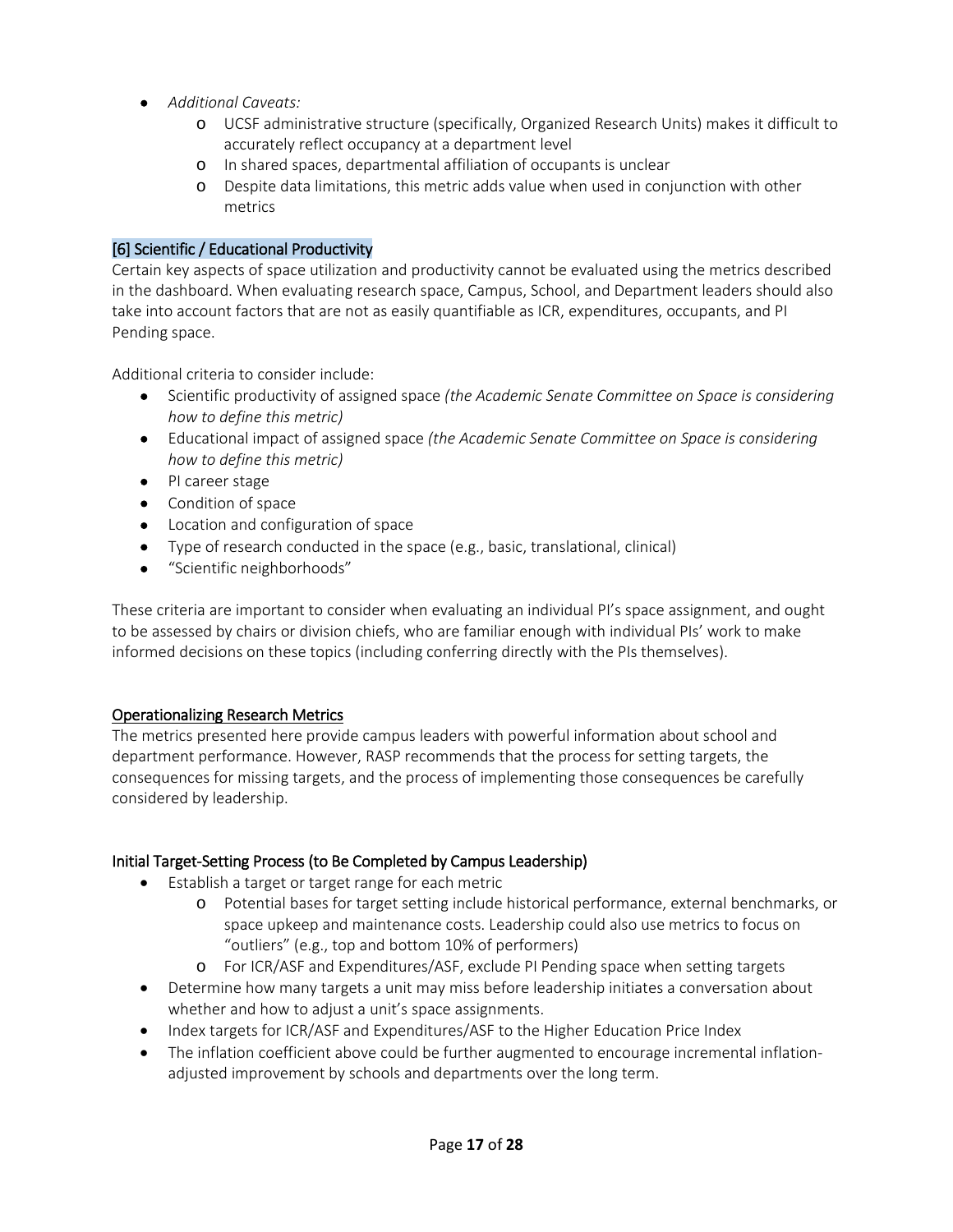#### Annual Review / Enforcement Process

Below is a summary of the annual process RASP believes may be appropriate and feasible to implement. Detailed process maps are provided in Appendix I, and a pair of illustrative case studies can be found in Appendix II.

- 1. Generate dashboards summarizing School- and Department-level performance (annual "snapshot") and provide them to the Space Management Subcommittee
- 2. To improve trust and transparency:
	- a. Make summary dashboard data available to the UCSF research community (e.g., at space.ucsf.edu)
	- b. Make detailed data about each school's space available to the school's Dean
	- c. Make detailed data about each department's space available to the department's Chair
	- d. Make detailed data about each PI's space available to the PI
- 3. Assess dormant space [1] and initiate requests for "remediation plans" from Deans or Chairs of units with dormant space
- 4. Assess additional metrics [2-5]. If a school or department misses a minimum number of targets:
	- a. Initiate a conversation with the Dean or Chair to understand the reason for the dormant space and to discuss whether and how to adjust space assignments as necessary (based on targets and criteria to be set by leadership)
	- b. Instruct the Dean or Chair to submit a written plan detailing how they intend to bring their unit's space in line with targets
	- c. If the reason for missing targets is unusable space (e.g., in need of renovation), recommend that space be returned to the Chancellor and removed from the School's inventory
	- d. Dean or Chair has 3 months to deliver written plan to Space Management Subcommittee or Dean (respectively)
	- e. Dean or Chair has one year to implement plan and report back to Space Management Subcommittee or Dean (respectively)
- 5. Re-allocate space assignments as appropriate (e.g., such that schools and departments meet a minimum number of dashboard targets). This may involve recovery of underutilized space for reassignment to departments or schools who meet targets and request more space.

In addition, RASP recommends that the management of research space by department chairs and deans of schools be included in their stewardship review.

#### METRICS FOR ADMINISTRATIVE SPACE

RASP was charged with recommending metrics to objectively measure the utilization of campus administrative space. In approaching this topic, RASP sought to develop metrics to help inform campus leadership about the current state of administrative space use, rather than to encourage broad behavioral changes among space occupants and managers.

The administrative space metrics recommended in this section can be used for the following purposes: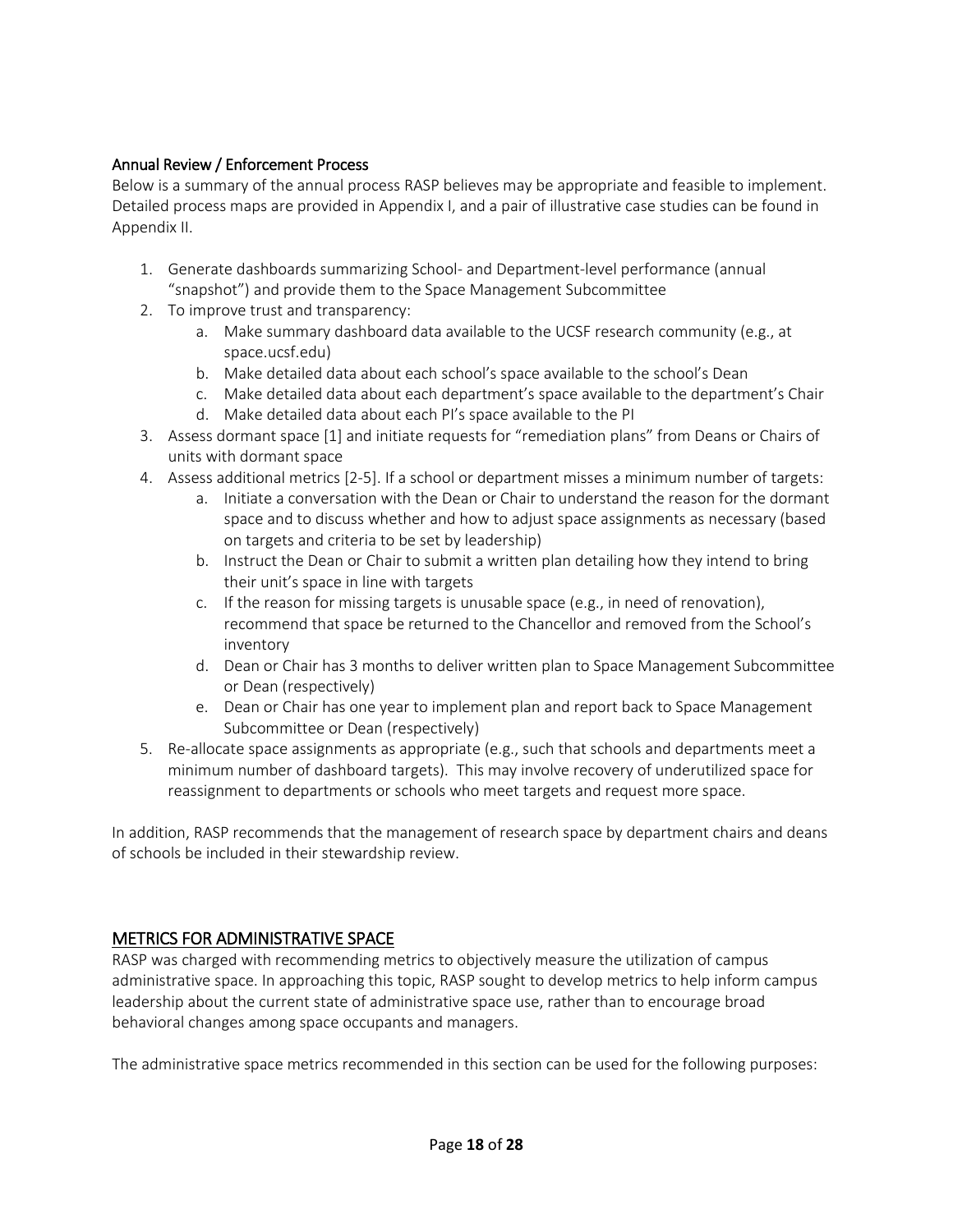- To better understand the capacity vs. utilization of existing administrative space during capital planning (e.g., when considering new construction). Having this information available may facilitate a more accurate assessment of current space needs.
- To identify "outliers" i.e., administrative areas with particularly high or low utilization relative to similar areas at the same building or site.
	- o Higher than normal utilization may indicate a need for renovations or the assignment of additional space
	- o Lower than normal utilization may indicate recoverable surplus space
- To inform space assignment decisions (e.g. to evaluate a unit or PI's need, or a building's capacity, with respect to a specific request for additional space)

#### Defining Administrative Space

Administrative space is defined as Administrative Office, Academic Office or Administrative Support space (e.g. rooms used for office support such as storage, kitchen/copy). This is different from dry research space which may also take place in a desktop environment.

#### Defining "Utilization"

Utilized administrative space is space assigned to units who occupy and regularly use the space for people or equipment who perform or support administrative functions generally in a desktop environment. Such space excludes specialized administrative spaces, such as police space or mail distribution or supply chain space.

#### Recommended Administrative Space Metrics

After reviewing the available space and occupancy data, RASP recommends using the following set of three metrics to evaluate administrative space utilization:

| Table 8<br><b>Administrative Space Metrics</b> |                          |                |                                                                                                                                                                     |  |  |
|------------------------------------------------|--------------------------|----------------|---------------------------------------------------------------------------------------------------------------------------------------------------------------------|--|--|
| ID<br>No.                                      | <b>Metric Name</b>       | Shorthand      | <b>Notes</b>                                                                                                                                                        |  |  |
|                                                |                          |                | Measures the "people density" of a<br>given area (proxy for utilization)                                                                                            |  |  |
| [A]                                            | ASF per Occupant         | ASF / Occ      | Occupancy data quality currently<br>insufficient, see recommendations re:<br>Archibus data maintenance                                                              |  |  |
| [B]                                            | ASF per Workstation      | ASF/<br>Wkstn  | Measures an area's workspace<br>configuration (i.e., how big are<br>workstations?)                                                                                  |  |  |
| $\lceil C \rceil$                              | Occupant per Workstation | Occ /<br>Wkstn | Measures an area's current utilization<br>versus capacity<br>Occupancy data quality currently<br>insufficient, see recommendations re:<br>Archibus data maintenance |  |  |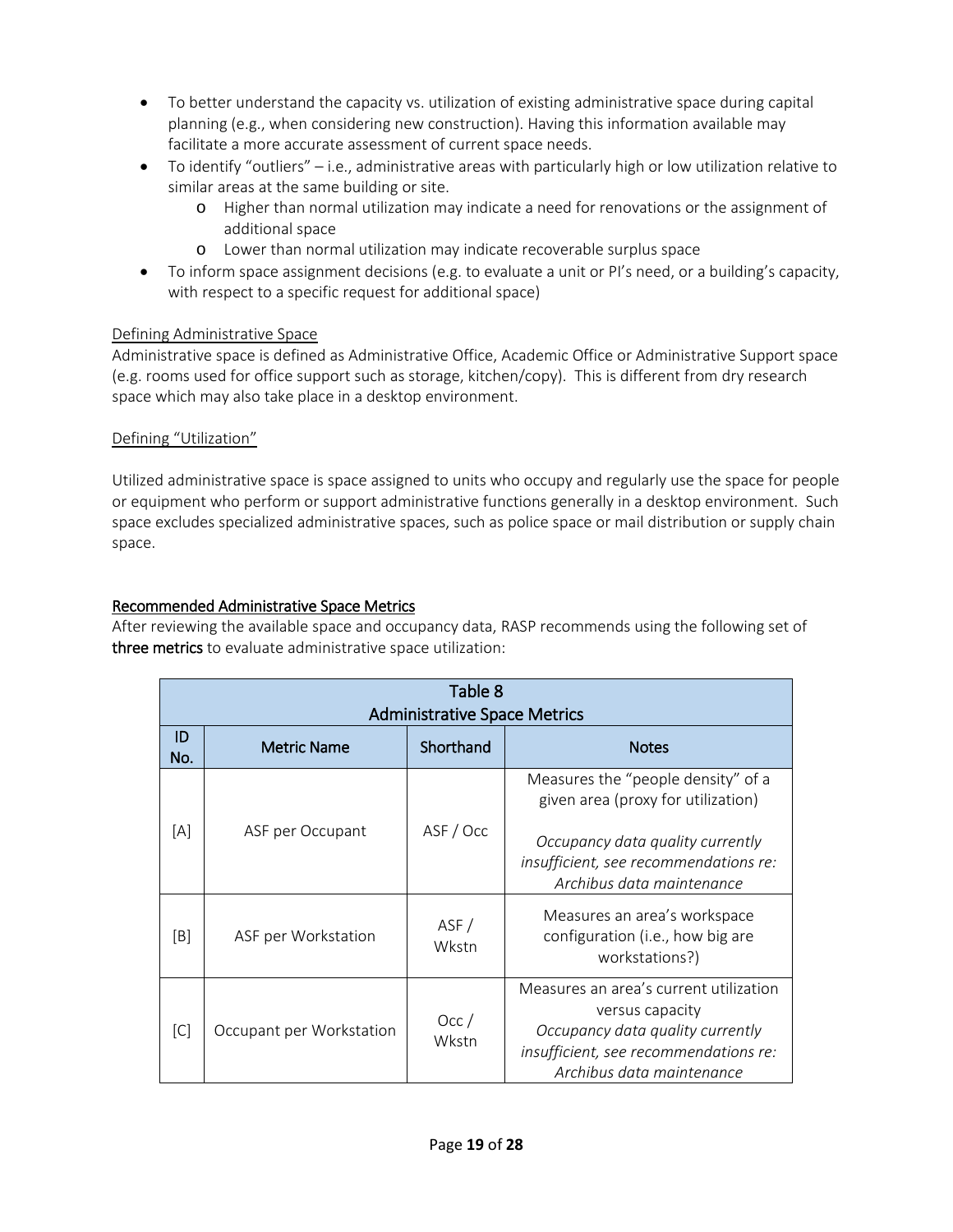#### Targets for Administrative Metrics

RASP does not recommend setting campus-wide targets for these metrics. Such targets would be extremely difficult to define and apply given the diverse layout and conditions of UCSF buildings (some Open Plan, some old, some new). Instead, RASP recommends using these metrics to compare the utilization of administrative areas within the same building, as the relative uniformity of such space serves as a more relevant basis for evaluation.

#### Operationalizing Administrative Metrics

Unlike the metrics for research space, RASP does not recommend using these metrics to systematically evaluate all administrative space on an annual basis. Instead, RASP recommends that leadership review these metrics on an as-needed basis (e.g., during capital planning, when evaluating a space request, or when seeking to understand a given building or site's capacity vs. utilization). If desired, leadership could also implement a regular review cadence (e.g. every 1-3 years).

RASP recommends that the following process be used for analyzing the administrative space metrics:

#### For each building*:*

- 1. Track the average respective measurements of metrics [A], [B], and [C] for the overall building. This establishes a baseline for the building against which individual occupants' space use can be compared.
- 2. Track the average respective measurements of metrics [A], [B], and [C] for each Department and Control Point's assigned administrative space within the building.
- 3. Compare each occupant Department and Control Point's measurements for metrics [A], [B], and [C] against the building average (or a predetermined target) to identify under/over-performers within that building. Use this information to inform space assignment decisions (including the potential relinquishment of underutilized space).

In the interest of transparency, RASP also recommends making summary administrative space data available to the UCSF community on a regular basis (e.g. at space.ucsf.edu).

#### Addressing Problems with Archibus Data Integrity

The campus conducts an annual space survey and prepares a report of all UCSF space (campus, UCSF Health) in the fall, for submittal to the University of California, Office of the President. The campus relies on the schools and control points, and their respective departments to update the space data as part of the annual space survey.

Successful implementation of a metric-based space management policy is contingent on the availability of accurate financial, occupancy, and space data. Without such data, campus leadership cannot make informed decisions. Furthermore, community members will be understandably skeptical of decisions based on unreliable data, undermining their perceived legitimacy.

Unfortunately, despite its tentative inclusion in the research financial health dashboard (metric [5]), the occupancy data currently maintained in Archibus is not accurate or complete enough to be credibly employed in evaluating research space utilization. Nor are the occupancy data reliable for use in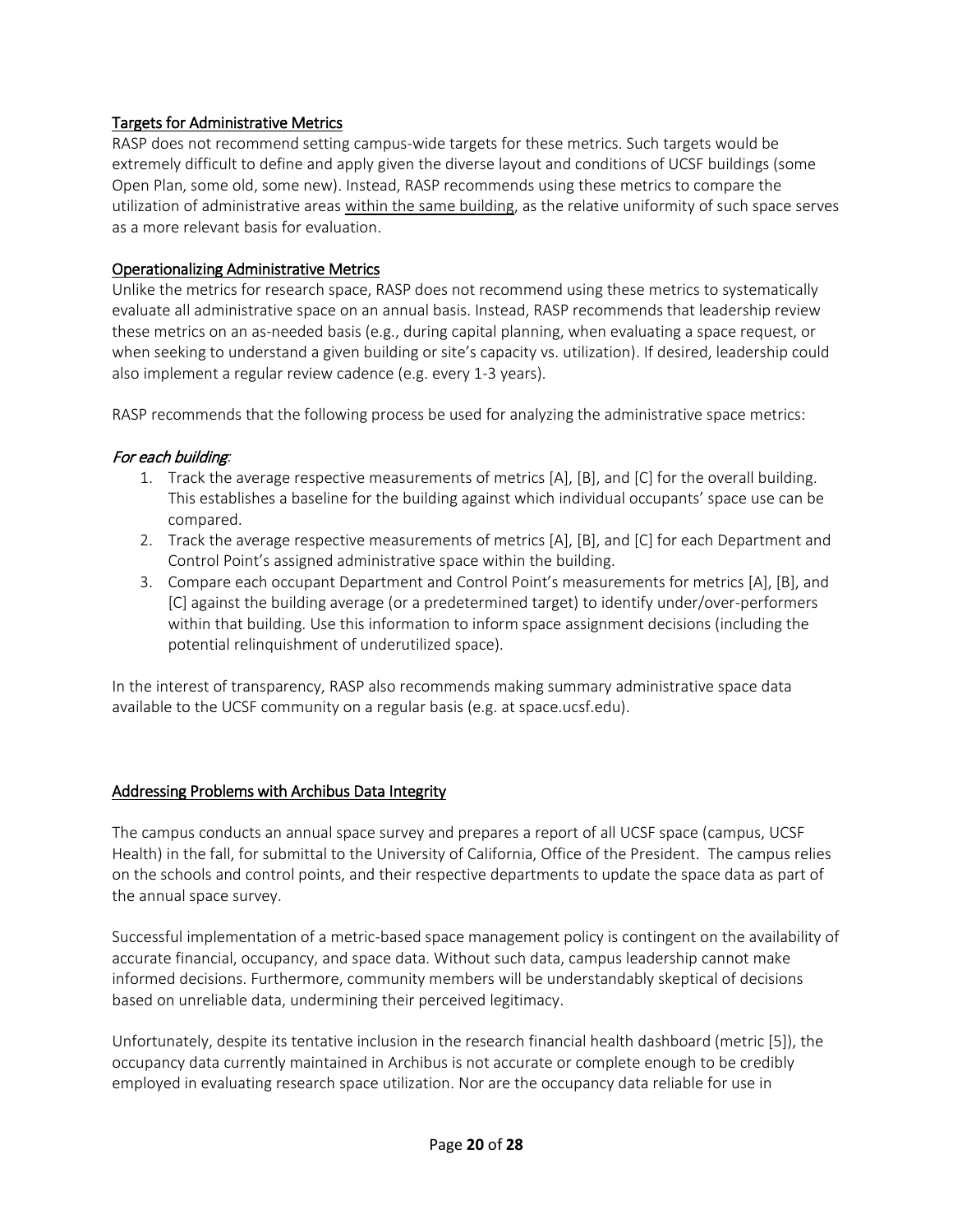evaluating administrative space utilization. RASP attributes the apparent low quality of occupancy data to various factors:

- Responsibility for data upkeep is currently split between a large number of people (260 Space Coordinators and 22 Space Strategists)
- For most Coordinators, using Archibus is a very small portion of their job, and occurs on a sporadic basis with long gaps between uses
- Coordinators have biased reporting incentives (i.e., no reason to maintain accurate data about their unit if that data will result in a space penalty for the unit)
- Many lab occupants are "transient" trainees, for whom occupancy data can quickly become outdated. Maintaining accurate data therefore requires constant occupancy monitoring, which is not currently feasible given Coordinators' limited bandwidth.
- Archibus can only track occupants that exist in the HR system (OLPPS). This excludes consultants and contractors without an Employee ID, students, and fellows.

To improve the quality of occupancy data, RASP recommends testing a new approach to maintaining accurate space assignment and occupancy data in Archibus, by re-assigning responsibility for these tasks to a centrally administered "occupancy planner" unit.

#### RASP recommends implementing a yearlong pilot program at Parnassus Heights:

At Parnassus, replace the role currently played by department appointed space coordinators with a team of three centrally administered, site-based occupancy planners responsible for maintaining space assignment and occupancy data in Archibus.

- Planners are employed by a central administrative unit (e.g. Real Estate)
- Assign responsibility for collecting and maintaining space and occupancy data in Archibus by geography / square footage (e.g. by building or floor)
- Planners will consult with lab managers and local staff to gather detailed information
- Department managers (e.g. MSOs) will no longer be responsible for the input of space data in Archibus for Parnassus locations, but may review and validate space data input by planner
- Space coordinators no longer input space data into Archibus for Parnassus

#### Assumptions:

- Expected salary for an occupancy planner with 5 years' experience is \$95,000
	- o Total estimated annual compensation cost for three planners (assuming 1.45 x salary): \$413,250
- One planner can manage 800,000 Gross Square Feet (GSF) of space *This figure is based on real estate services industry standards for administrative space, but we are unsure whether it is applicable in UCSF's case due to the nature of the space (research). Thus, we suggest piloting with 3 FTE.*
- Amount of Parnassus space is 2.45 million GSF (29% of all campus research and administrative space)

#### Reasoning for Parnassus Pilot:

- Improved data accuracy about Parnassus space dovetails with ongoing Master Planning effort
- Provides a means to test the idea without committing to full-scale campus-wide implementation
- Parnassus is a geographically compact campus, so an easier site to pilot this model.
- Provides an opportunity to test how many GSF each planner can realistically cover in a research university environment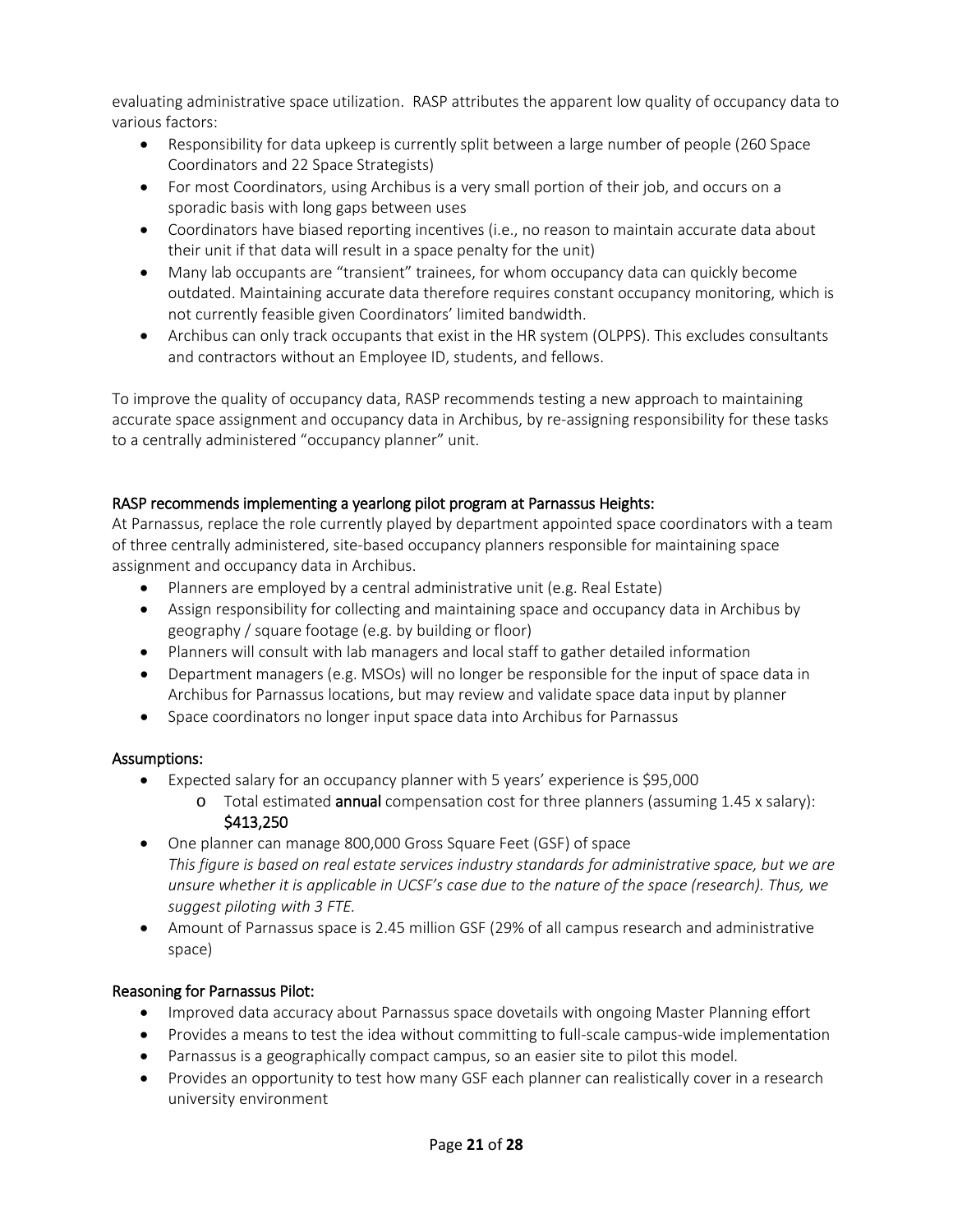• Department of Medicine controls ~30% of Parnassus space, and has a Parnassus-based project manager (Alyssa Tecklenburg), who can assist with pilot rollout and act as a liaison to occupancy planners

Below is a list of the data that Occupancy Planners would be responsible for maintaining:

- 1. Space Assignments (Division/Department, PI, PI %)
- 2. Loan information (loan documents, Start and End dates)
- 3. Room category and type)
- 4. Room and workstation assignments for occupants
- 5. Accurate workstation counts in rooms
- 6. Floor plans in Archibus (compare with "as-builts" for accuracy)

# B. Recommend revisions to campus space policy. Define vague terms, clarify responsibility for enforcement actions, consider specific policy changes proposed during June 2017 kaizen.

#### Faculty Offer Letters

Offer letters to faculty typically include details about the lab and office space the faculty member will be assigned. Due to the vague wording in many offer letters, faculty often feel entitled to keep their originally assigned space indefinitely, irrespective of its utilization or productivity. In fact, all UCSF space belongs to the Chancellor and may be reassigned at his or her discretion.

#### To clarify faculty expectations around the permanence of initial space assignments, RASP recommends that the space policy be adjusted to require that all offer letters to faculty include the following language:

*"[Assigned space] is currently allocated for your use, and may expand or contract depending on the success of your research program and the availability of space at UCSF."*

#### Space Loans

RASP assessed the current use of space loans (i.e., when a current assignee loans space to another unit or PI) and how such arrangements impact the "liquidity" and availability of space, with the following findings:

- Loans may be formal (documented in Archibus, Control Point apprised) or informal (no institutional notification or documentation)
- Loans may be temporary (typically used to provide flexibility to researchers) or indefinite (*de facto* reassignment)
	- o The majority of currently documented loans in Archibus do not include end dates
- Informal and indefinite loans facilitate an "underground market" for space, which undermines campus and school leaders' prerogative to allocate research and administrative space based on strategic institutional priorities.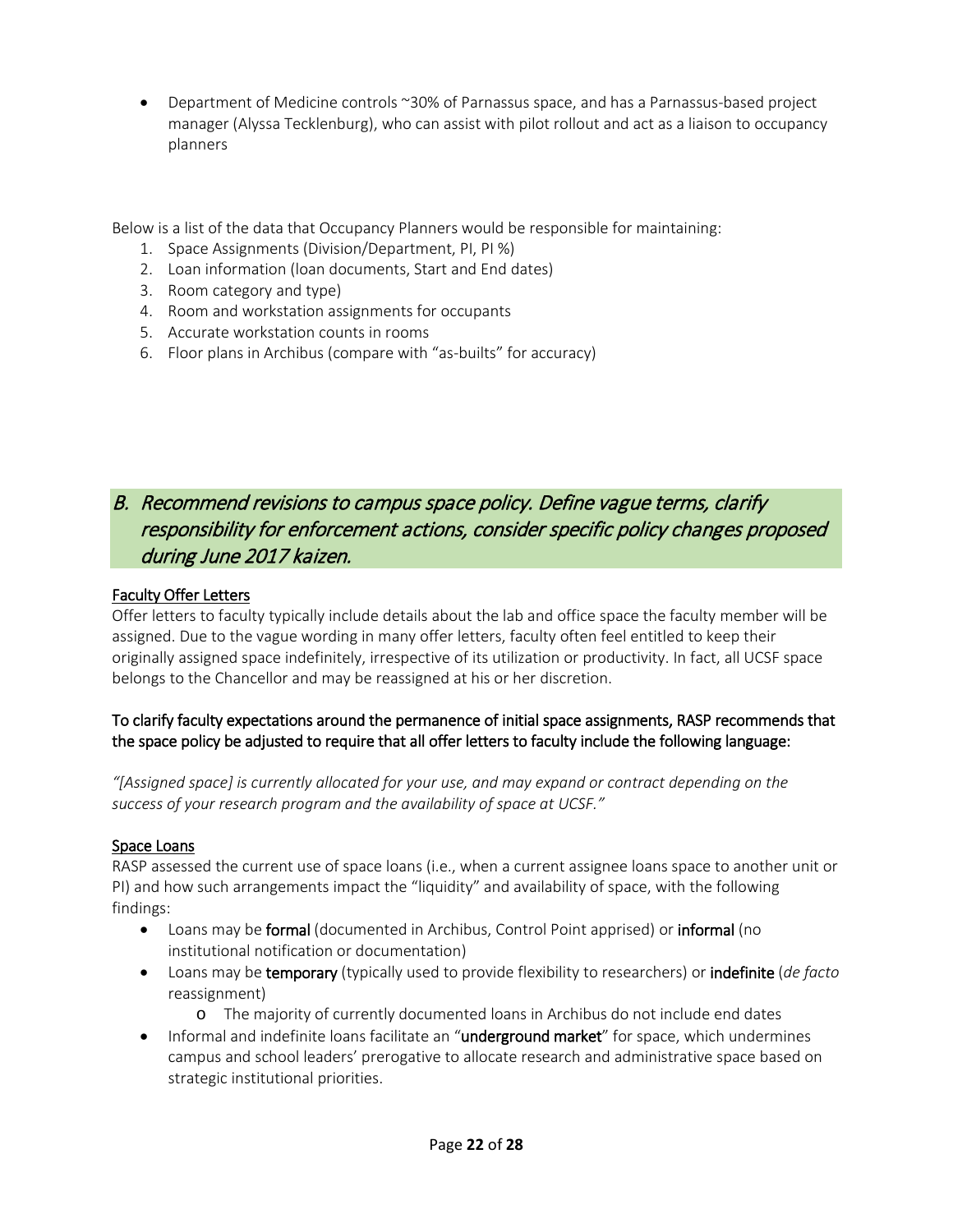Many units prefer to loan out vacant or underutilized space rather than relinquish it to their department or control point (as required by the current space policy). This phenomenon is attributable to a few factors:

- There is no perceived benefit to relinguishing underutilized space (e.g., no reward, no penalty for keeping it, no reason to expect relinquishment will result in necessary renovations)
- Units fear they will not be assigned additional space if and when they request it in the future, and so prefer to retain underutilized space in anticipation of future needs
- Units with less money (typically basic science departments) use space as a currency, offering to "spend" it to resource joint recruitments with better funded departments (typically clinical science departments)

When space that would otherwise be relinquished to a control point is instead loaned to another unit, it effectively reduces the Control Point's available "reserve" of space, thereby restricting the Control Point's ability to fulfill new space requests. A vicious cycle ensues: without reserves, Control Points cannot fulfill space requests, which in turn prompts PIs and departments to further hoard underutilized space in anticipation of future needs.

The problems above notwithstanding, loans may also be employed for the following valid purposes:

- a. "Institutional loans" from the Chancellor or Deans when space cannot be officially assigned to a lower level unit (e.g., for special program clusters like SABR)
- b. As "swing" space to temporarily accommodate occupants whose regular space is being renovated, or for whom a new building is under construction
- c. A means for units to collaborate in shared space without giving up ultimate control of the space

In order to mitigate the problems enumerated above, RASP makes the following two recommendations:

#### 1. Generally prohibit space loans greater than 600 ASF, unless:

- a. Approved by the appropriate Chancellor's Direct Report (for loans within a Control Point), or
- b. Approved by an appropriate campus-level governance body, such as the Space Management Subcommittee (for loans between Control Points).

Sample reasons for approving >600 ASF loans would be to provide swing space during renovations, recruitment space, to facilitate collaboration that furthers the campus' mission, etc.

Note that the 600 ASF was selected because it represents 50% of the size of the average UCSF wet lab as of May 2018, and is also the minimum lab size for a new investigator.

#### 2. Establish a standard approval process for space loans that includes the following features:

- a. Establish a mandatory end or "review" date for all loans, at which time they must be reassessed and re-authorized (if applicable).
- b. Require that space loans be memorialized in a standard format and documented in Archibus *(may require technical changes to Archibus)*

#### Incorporate Metrics into Campus Space Policy

RASP recommends that campus leadership amend the campus space policy to include the new metrics and associated review and evaluation processes, as well as any other policy or governance changes adopted as a consequence of this report.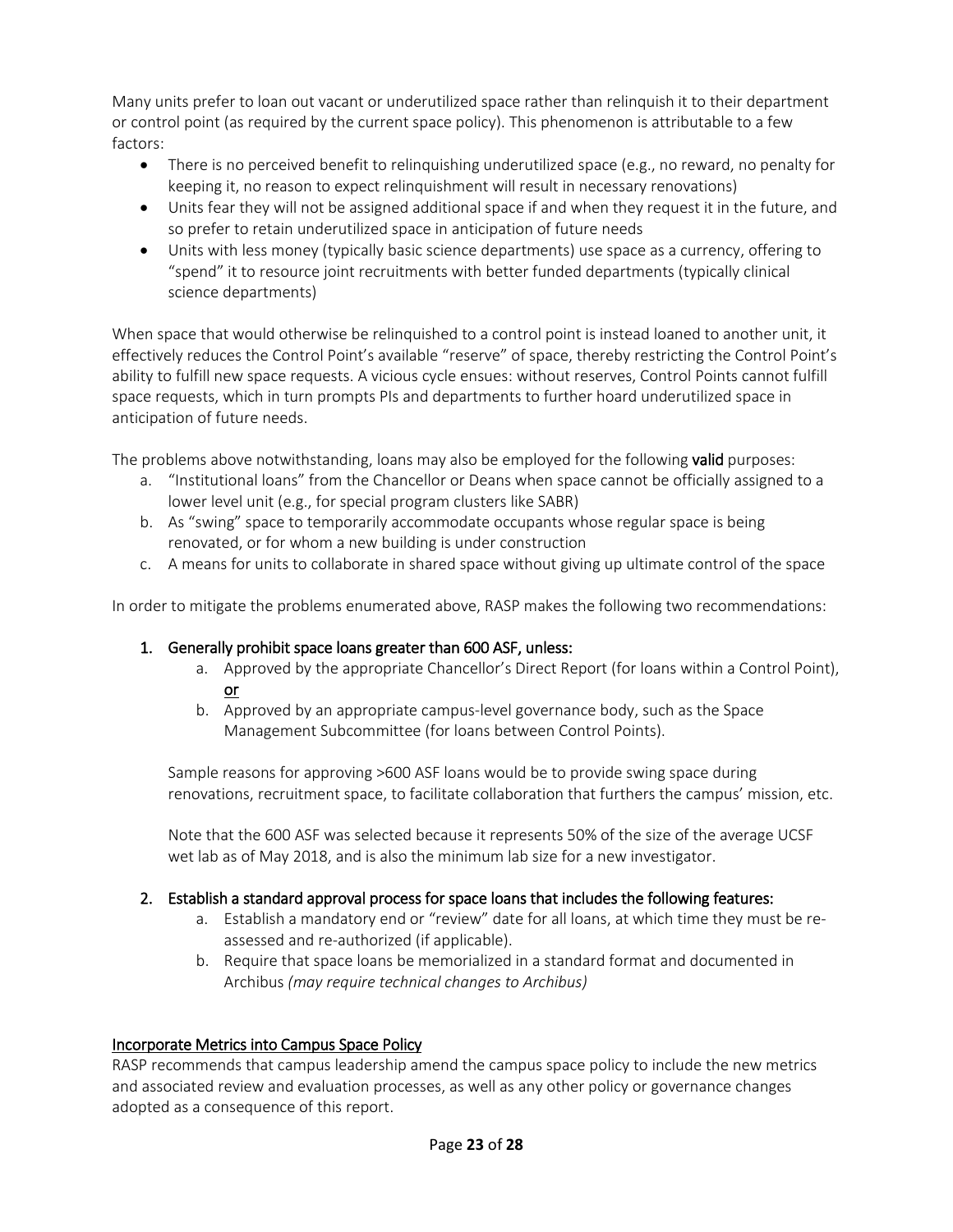## C. Revise space governance structure and clarify roles and responsibilities.

In approaching this section of its charge, RASP distinguished between "space governance" (developing and enforcing space policy) and "space management" (conducting space-related business processes in accordance with policy).

#### Clarify Structure and Role of Key Governance Entities

While the Chancellor retains final authority over all UCSF space, responsibility for governing campus research and administrative space is delegated to certain institutional leaders and committees:

- The Campus Space Committee
- The Space Management Subcommittee
- Chancellor's Direct Reports (CDRs)

The respective purview, roles, and responsibilities of these leaders and committees are not clear to either the campus community at large, nor to many key members of these committees (based on PMO interviews with numerous CDRs in early 2017). This lack of clarity causes confusion, slow decision-making, and an absence of accountability in enforcing space policy. While summary information about each of these leaders' or committees' roles is available at space.ucsf.edu and in the existing campus space policy, the information provided is insufficiently clear and detailed.

In light of this, RASP makes the following recommendation:

#### Clarify, document, and make publicly available (e.g., at space.ucsf.edu) the following characteristics of the Campus Space Committee and the Space Management Subcommittee:

- A. Committee charge and scope (clarify the committee's purpose and the activities and policies over which its purview extends)
- B. Membership structure and roles (identify who participates on each committee and in what specific capacity)
- C. Decision-making authority and process (clarify how the committee makes decisions, and how those decisions are implemented)
- D. Relationship to one another (e.g., does the Space Management Subcommittee "report" to the Campus Space Committee as implied by the current organizational chart?)

#### Clarify Role of Building-Level Governance Committees (BGCs)

At various points in time and for various reasons, certain UCSF buildings have seen the emergence of building-level governance committees (BGCs). Examples of buildings with BGCs include Byers Hall, Genentech Hall, Mission Hall, and CVRI. BGCs have tended to arise to address the unique characteristics and needs of a given building's occupants (e.g., fostering a specific research environment, managing the challenges of shared space in Open Plan environments, etc.). The role and purview of each BGC is unique, but one commonality is that most BGCs appear to play a substantial though informal role in determining space assignments within their building.

In light of this, RASP recommends the following: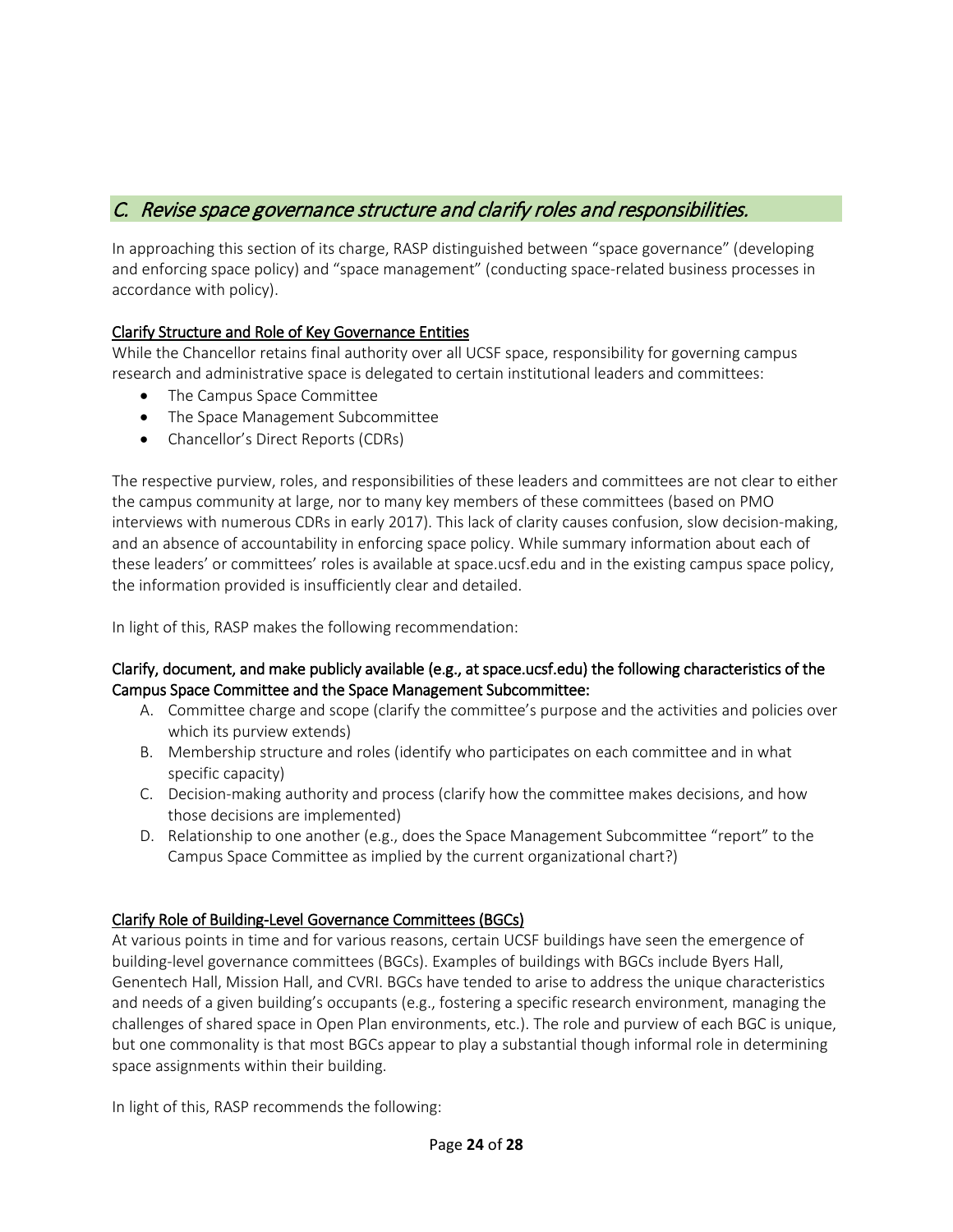When assigning space, RASP recommends that the role of building-level governance committees (BGCs) (e.g., Byers Hall, Genentech Hall, Mission Hall, CVRI) be to advise decision-makers with respect to the following areas:

- 1. Scientific cohesion of building / area
- 2. Logistical cohesion of building / area (safety, equipment, infrastructure, etc.)
- 3. Diversity of ideas in building / area
- 4. Availability / utilization of space (real-world data)
- 5. Potential risks such as chemical load

Despite BGCs' consultative role, the Chancellor, Space Management Subcommittee, Deans, and Chairs respectively retain ultimate authority for space assignment decisions. RASP does not recommend creating a Building Governance Committee for all buildings, though it may be necessary for future open plan buildings.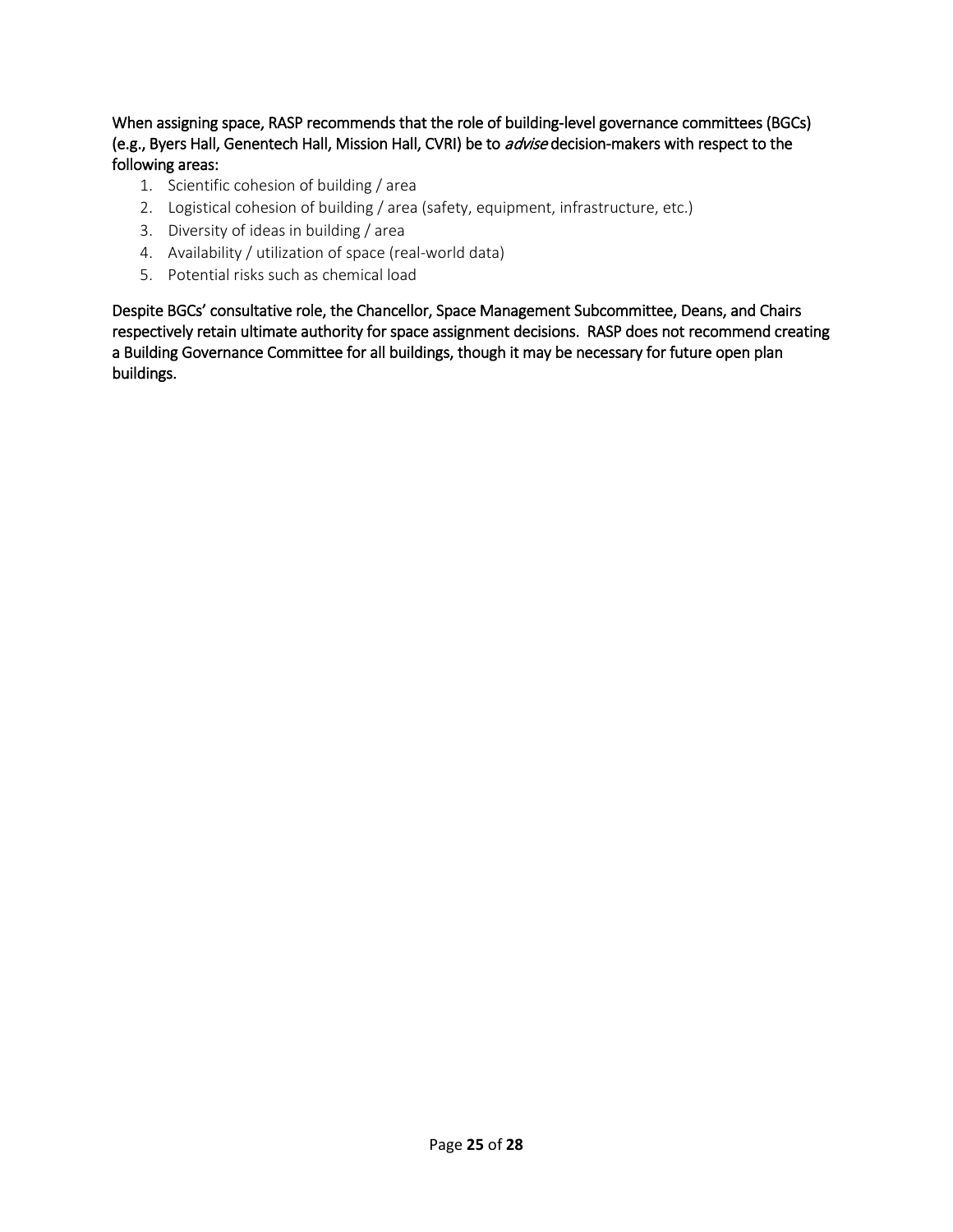#### NEXT STEPS

Implementing these recommendations will require significant communication and change management. To date, the recommended research space metrics have been communicated to the Academic Senate Committee on Space, via Expresso, and discussed at the Academic Senate Town Hall.

| Table 9                                                                                                                                                                                                                                                                                                                                                                                                                                                                                                                                                      |                                                                                         |  |  |  |  |
|--------------------------------------------------------------------------------------------------------------------------------------------------------------------------------------------------------------------------------------------------------------------------------------------------------------------------------------------------------------------------------------------------------------------------------------------------------------------------------------------------------------------------------------------------------------|-----------------------------------------------------------------------------------------|--|--|--|--|
| <b>Recommended Action Plan</b><br>Action/Task                                                                                                                                                                                                                                                                                                                                                                                                                                                                                                                | Who                                                                                     |  |  |  |  |
| Share RASP recommendations with Space Management Subcommittee                                                                                                                                                                                                                                                                                                                                                                                                                                                                                                | Subcommittee Co-Chairs<br>(Dan Lowenstein, Bruce<br>Wintroub)                           |  |  |  |  |
| Determine targets for metrics                                                                                                                                                                                                                                                                                                                                                                                                                                                                                                                                | Space Management<br>Subcommittee                                                        |  |  |  |  |
| Determine number of targets/metrics that must be met                                                                                                                                                                                                                                                                                                                                                                                                                                                                                                         | Space Management<br>Subcommittee                                                        |  |  |  |  |
| Share RASP recommendations, including targets with Space Committee;<br>Obtain feedback and adjust                                                                                                                                                                                                                                                                                                                                                                                                                                                            | Space Committee Co-<br>Chairs and Subcommittee<br>Co-Chairs (Dan, Bruce, Paul<br>Jenny) |  |  |  |  |
| Develop change management plan for rolling out research space metrics<br>Determine key messages, audiences, communicators and method<br>of communication;<br>Potential Messages/Issues to Address<br>Educate faculty that there are a panel of indices to look at,<br>$\circ$<br>no longer reliance on only one metric<br>Not just a "stick" approach, there is a potential "carrot" - if<br>$\circ$<br>we can build up a pool of space, then space requestors<br>could potentially get space when they need it<br>Determine timeline for rollout of metrics | <b>TBD</b>                                                                              |  |  |  |  |
| Communicate research space metrics and associated targets to deans,<br>chairs and faculty.                                                                                                                                                                                                                                                                                                                                                                                                                                                                   | Dan/Bruce to Deans;<br>Deans to chairs and Chairs<br>to Faculty                         |  |  |  |  |
| Adjust space policy to include new metrics and associated processes                                                                                                                                                                                                                                                                                                                                                                                                                                                                                          | <b>TBD</b>                                                                              |  |  |  |  |
| Determine whether to adopt recommendation re: faculty offer letters<br>Determine whether to adopt recommendations re: space loans                                                                                                                                                                                                                                                                                                                                                                                                                            | <b>TBD</b>                                                                              |  |  |  |  |
| Determine whether to implement occupancy planner model as a pilot<br>program at Parnassus                                                                                                                                                                                                                                                                                                                                                                                                                                                                    | <b>TBD</b>                                                                              |  |  |  |  |
| Decide whether to codify Building-level Governance Committees' informal<br>advisory role in the space assignment process into the campus space policy.<br>Relatedly, consider re-iterating that ultimate space assignment authority is<br>retained by the Chancellor, Chancellor Direct Reports, and Department<br>Chairs / ORU Directors (as opposed to BGCs).                                                                                                                                                                                              | TBD                                                                                     |  |  |  |  |

*Note: The Budget and Resource Management Office has agreed to be responsible for developing the metrics dashboard reports.*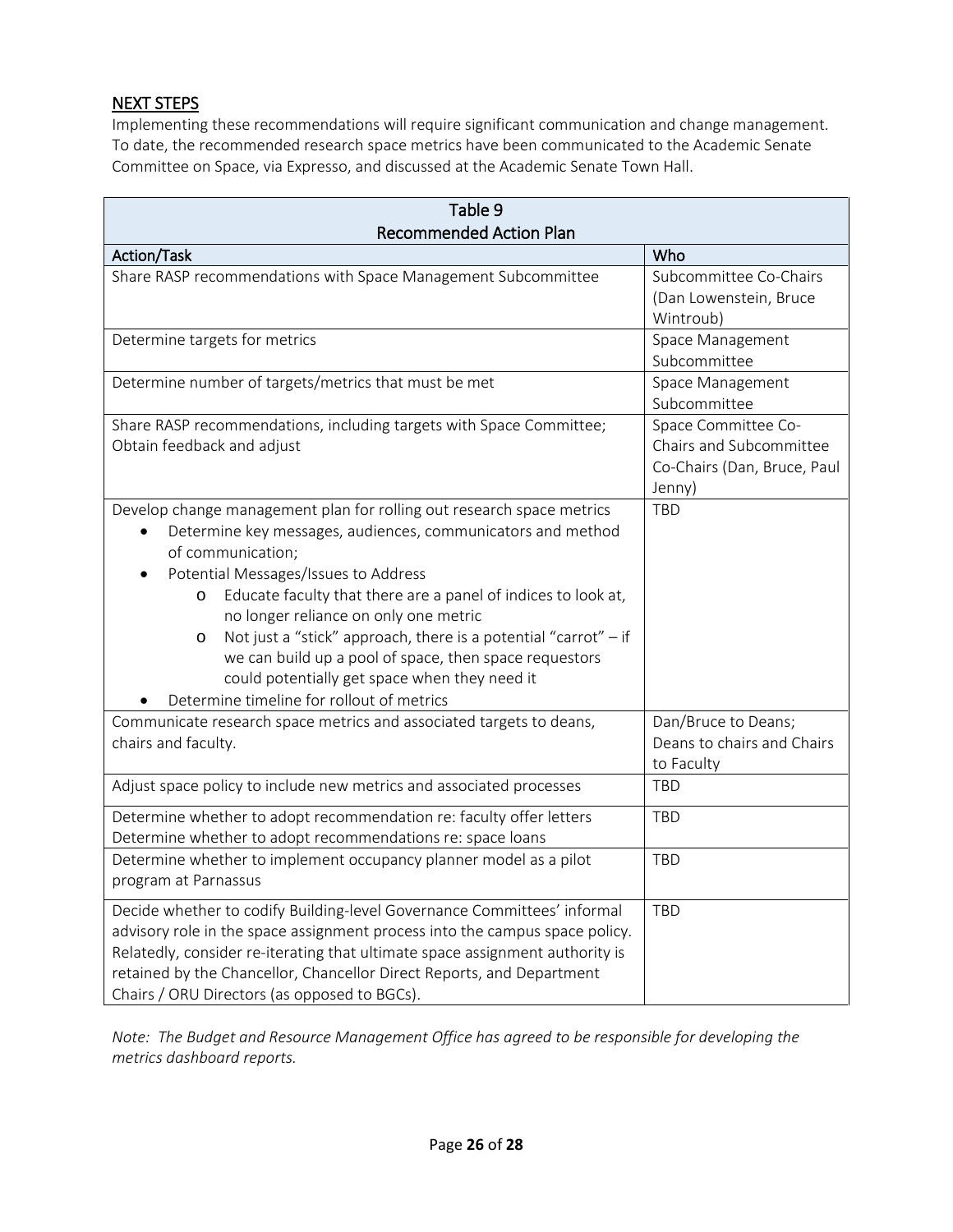### RASP MEMBERSHIP

In order to ensure an appropriate breadth of perspective and expertise, RASP's membership comprised both faculty and administrators, and included the following members for varying periods from September 2017 – June 2018.

| Table 10<br><b>RASP Roster</b> |                                                 |                                           |  |  |  |  |
|--------------------------------|-------------------------------------------------|-------------------------------------------|--|--|--|--|
| <b>Name</b>                    | <b>Title</b>                                    | Department,<br><b>Control Point</b>       |  |  |  |  |
| Kaveh Ashrafi, PhD             | Professor                                       | Physiology, SOM                           |  |  |  |  |
| Fran Aweeka, PharmD            | Professor                                       | Clinical Pharmacy, SOP                    |  |  |  |  |
| Janhavi Bonville               | Associate EVCP                                  | <b>EVCP</b>                               |  |  |  |  |
| Cara Fladd                     | Director, Space & Capital<br>Planning           | UCSF Real Estate, FAS                     |  |  |  |  |
| <b>Timothy Greer</b>           | Director of Technology                          | ZSFG Dean's Office, SOM                   |  |  |  |  |
| Xiao Hu, PhD                   | Associate Professor                             | Physiological Nursing, SON                |  |  |  |  |
| Mounira Kenaani                | Director of Finance &<br>Administration         | Dermatology, SOM                          |  |  |  |  |
| Ritesh Khanna                  | Director of Space Analytics                     | UCSF Real Estate, FAS                     |  |  |  |  |
| Thomas Lang, MD                | Professor & Associate Dean                      | Radiology, SOM,<br>Dean's Office, SOD     |  |  |  |  |
| <b>Suzanne Murphy</b>          | <b>Executive Director</b>                       | EVCP Administration, EVCP                 |  |  |  |  |
| Srikantan Nagarajan, MD        | Professor                                       | Radiology, SOM                            |  |  |  |  |
| Michael Nordberg               | Associate Dean                                  | Dean's Office, SOP                        |  |  |  |  |
| Kira Poskanzer, PhD            | Assistant Professor                             | Biochemistry and Biophysics, SOM          |  |  |  |  |
| Jerome Sak                     | Director of Institutional<br>Analysis           | Budget & Resource Management,<br>FAS      |  |  |  |  |
| William Seaman, MD             | Professor                                       | Rheumatology, SOM                         |  |  |  |  |
| Vineeta Singh, MD              | Professor                                       | Neurology, SOM                            |  |  |  |  |
| Alyssa Tecklenburg             | Space & Strategy Initiatives<br>Project Manager | Medicine, SOM                             |  |  |  |  |
| Michael Walker                 | Chief of Staff                                  | Psychiatry, SOM                           |  |  |  |  |
| Karin Wong                     | Director of Space Strategy                      | Dean's Office, SOM                        |  |  |  |  |
| Lori Yamauchi                  | Associate Vice Chancellor                       | Campus Planning, UCSF Real Estate,<br>FAS |  |  |  |  |
| <b>Facilitators</b>            |                                                 |                                           |  |  |  |  |
| Jill Goldsmith                 | Assistant Director                              | Program Management Office, FAS            |  |  |  |  |
| <b>Ezra Berger</b>             | Sr. Management Consultant                       | Program Management Office, FAS            |  |  |  |  |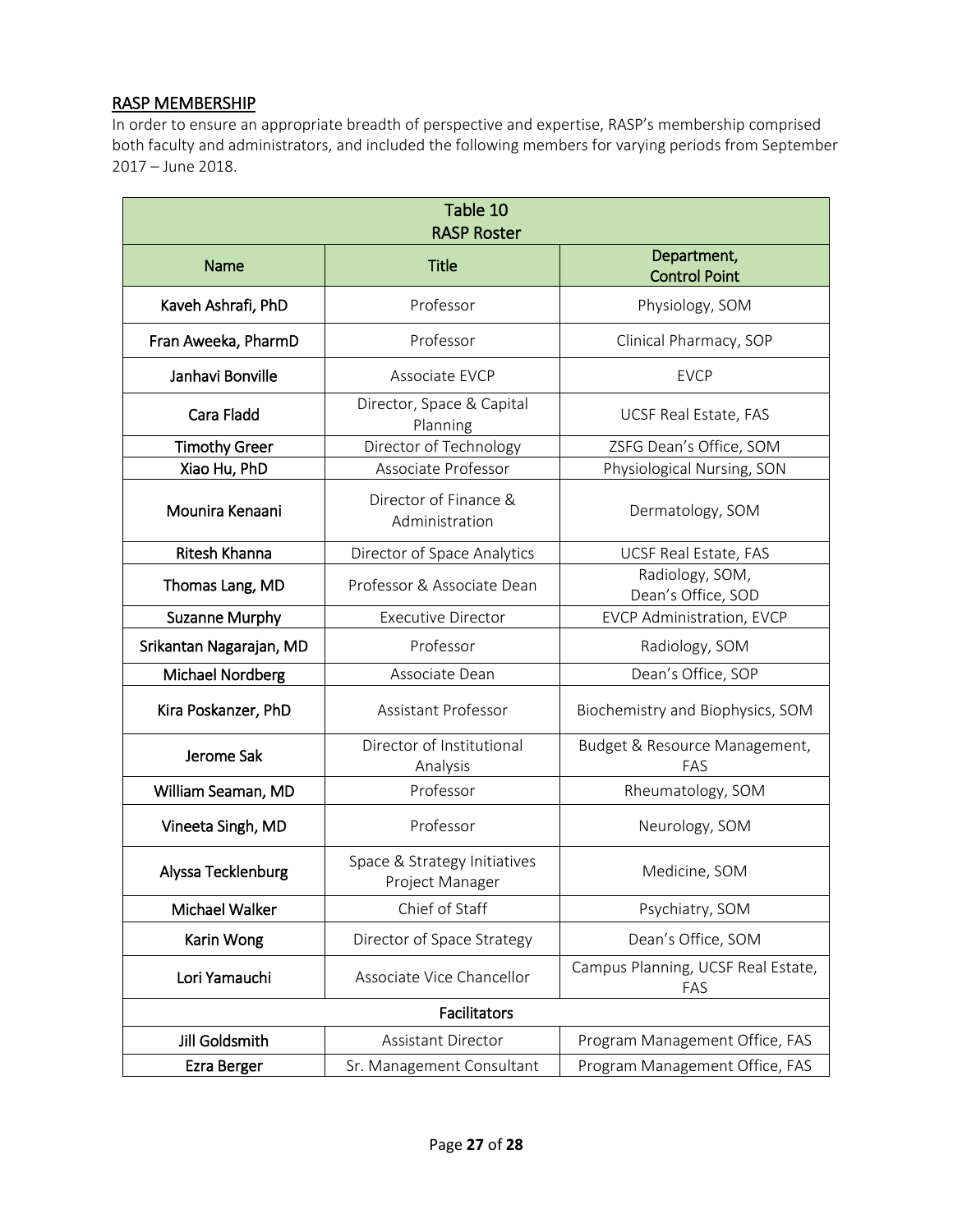## APPENDIX KEY

- I. Process Maps for Implementing Metrics
- II. Applying Research Metrics Illustrative Case Studies
- III. Geographic View for ORUs (Explanation)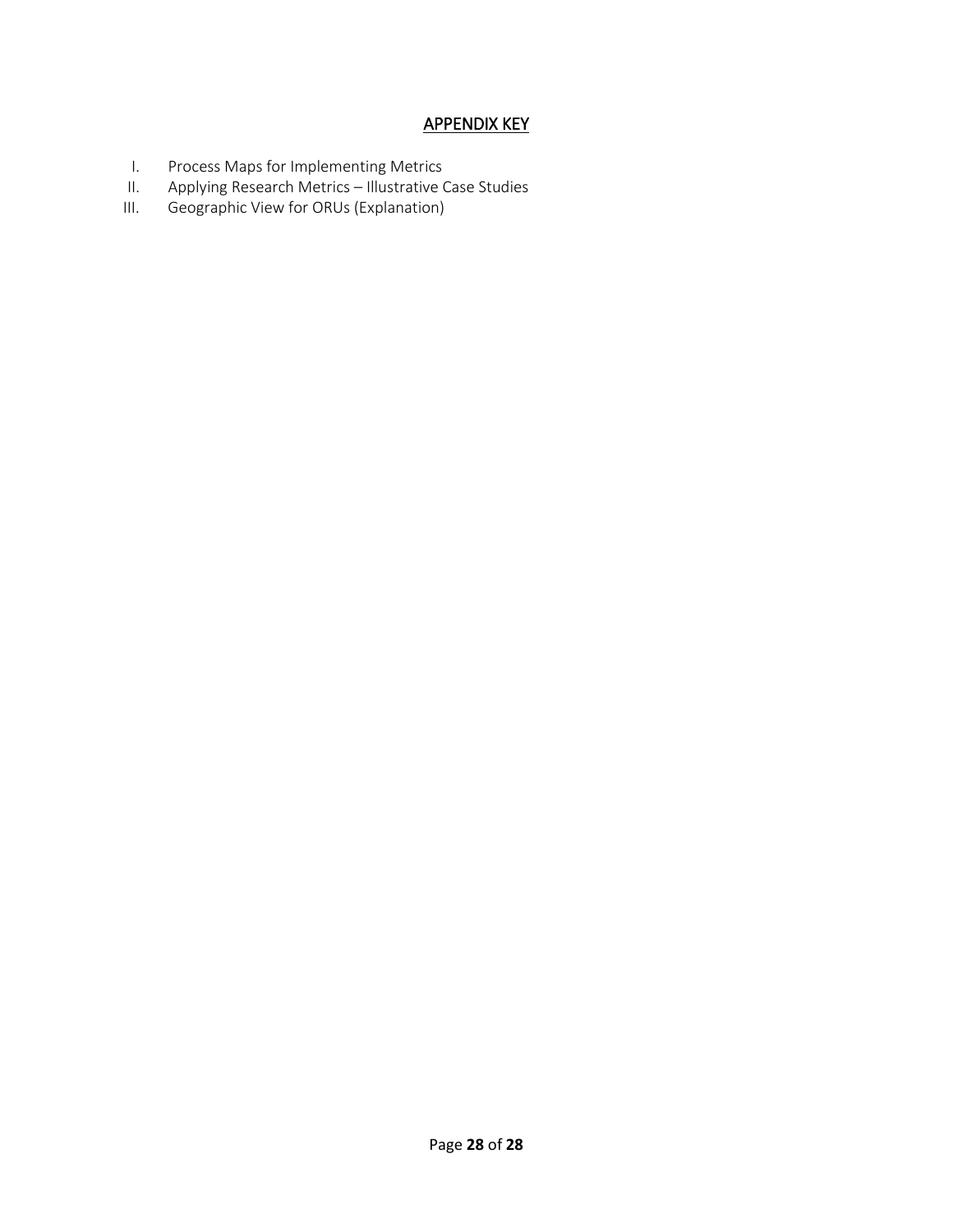#### Appendix I

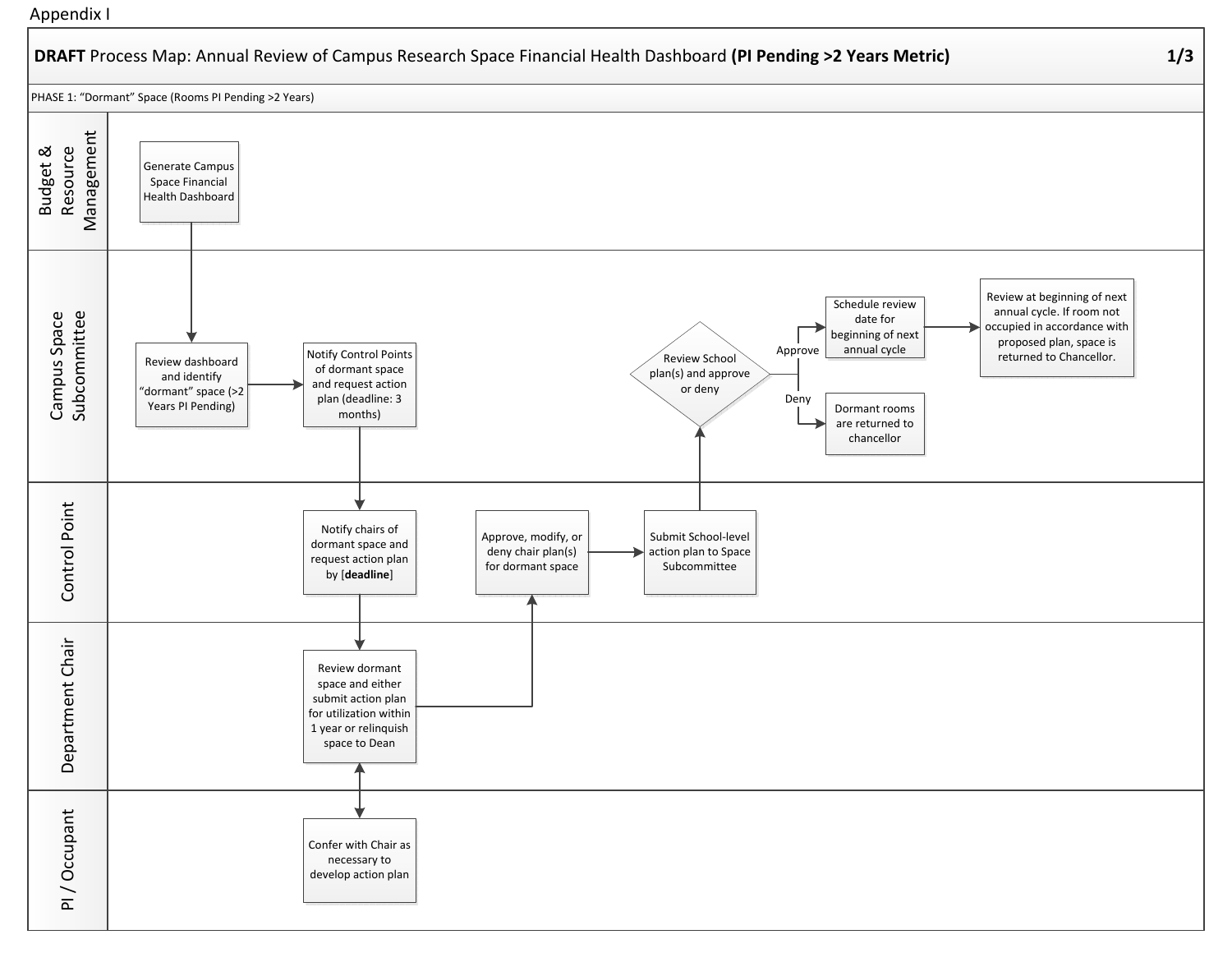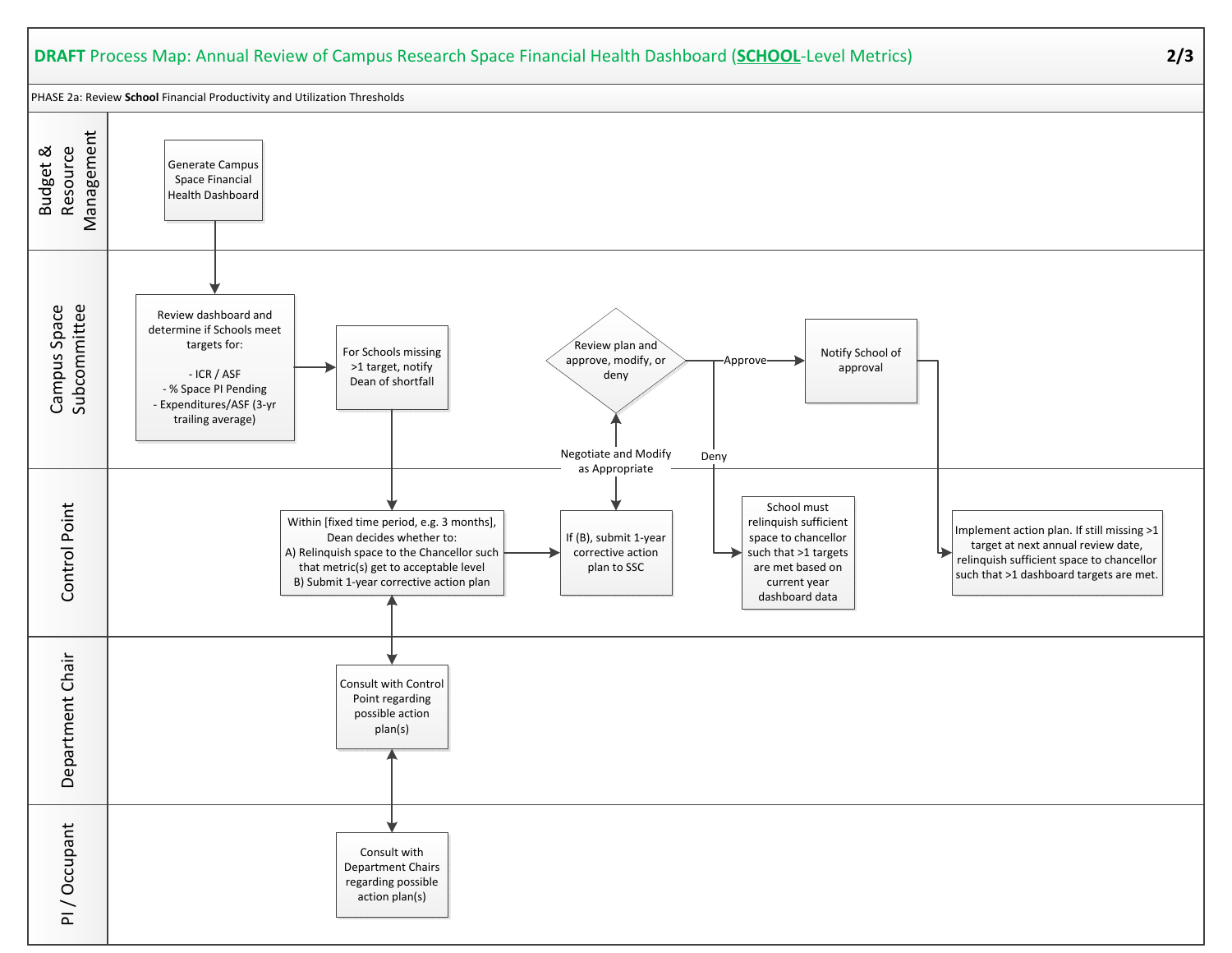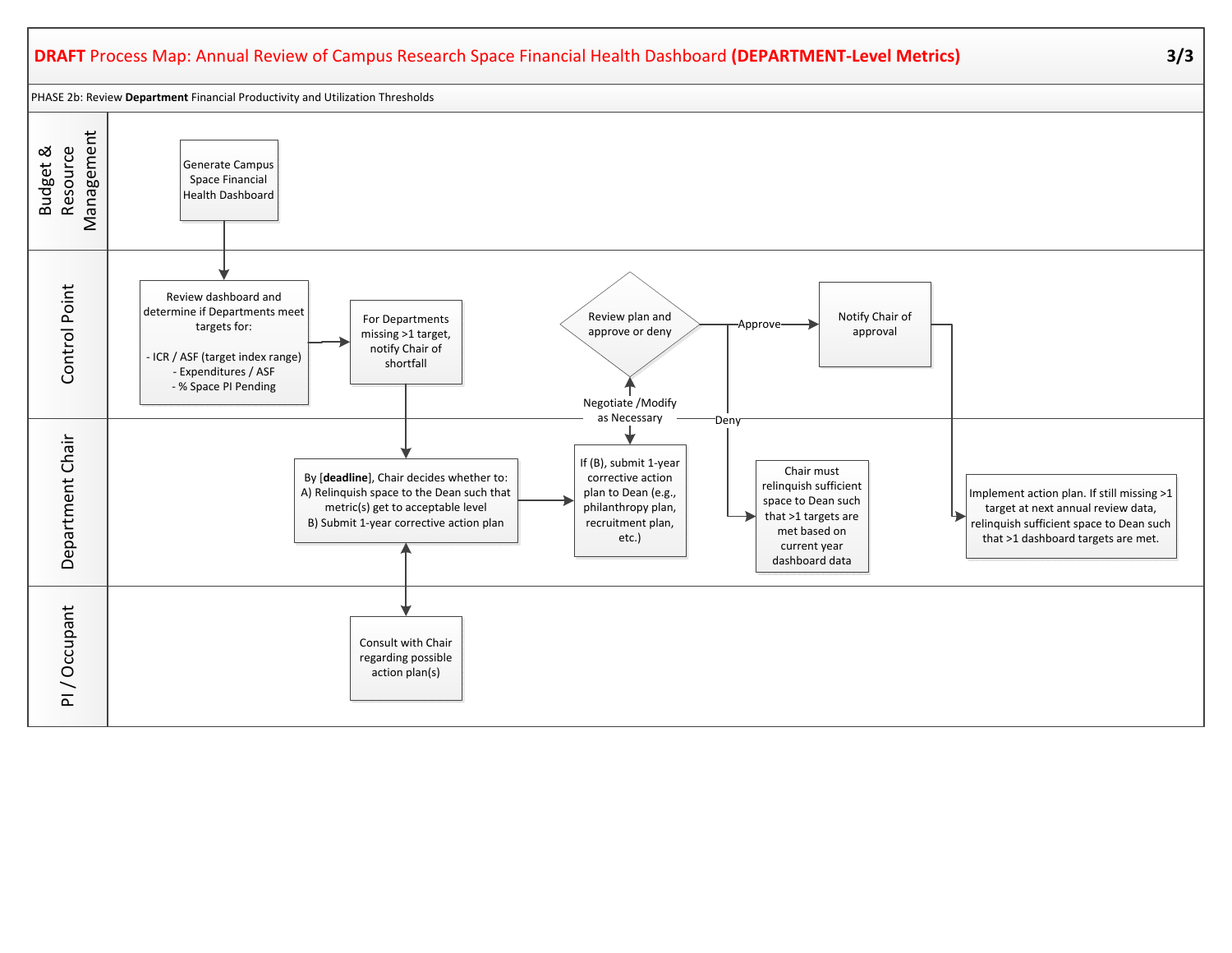#### **Applying Research Metrics – Illustrative Case Studies**

The sample scenarios below are intended to illustrate in narrative form how the research space financial health metrics could be applied.

#### **EXAMPLE 1 – Underperforming School**

*For simplicity, this example follows only one school (School X). In practice, all schools would go through this process in tandem, and might each have different outcomes based on their respective metrics.*

On February 15, 2019, the Space Management Subcommittee (SMS) receives the updated Campus Research Space Financial Health Dashboard from Budget and Resource Management.

#### Metric [1]: Dormant Space

SMS reviews the dashboard, looking first at "dormant space." It finds that Dean X of School X has two 2,000 ASF labs (Lab A and Lab B) that have been unused since 2016 (>2 years). SMS formally notifies Dean X that, for each space, she must take one of the following actions by May 15, 2019:

- 1. Submit a remediation plan for assigning and actively using the space by February 15, 2020.
- 2. Relinquish the space to the Chancellor.

**Lab A**: Dean X speaks to the department chair to whom Lab A is assigned. He tells her he has no plan to assign and actively use the space by February 15, 2020. Dean X then reaches out to a number of other chairs in her school, asking if any of them could assign and use the space by the deadline. All of these chairs say no, with most of them citing the poor physical condition of the space. On May 15, 2019, Dean X relinquishes Lab A to the Chancellor.

**Lab B:** Dean X speaks to the department chair to whom Lab B is assigned, and discovers that he plans to assign Lab B to an incoming PI scheduled to begin work on November 15, 2019. The chair provides sound evidence that the PI will likely be occupying and using the lab by February 15, 2020 (e.g., signed offer letter from PI, initial funding package, PI's tentative hiring plan). Convinced, Dean X submits a written remediation plan to SMS citing the evidence of planned use she got from the chair. SMS agrees to the remediation plan on the condition that Lab B be assigned to a PI and in active used by February 15, 2020. On that date, SMS checks to see if the room is assigned and in use. If it is, the PI retains the lab. If it is still unused, Dean X must immediately relinquish the space to the Chancellor.

#### Metrics [2-5]: ICR, Expenditures, % PI Pending, and Occupancy

Next, SMS reviews metrics [2-5]. They already set targets for each of these metrics during an earlier meeting in 2018. At that meeting, SMS also determined that, for metrics [2-5], each school must meet at least two targets for their research space to be considered sufficiently utilized and productive ("compliant").

SMS immediately notes that the metric [5] (ASF/Occupant) lacks sufficient data. They set it aside and note the need for improved data around this metric.

School X misses the targets for metrics [2-4], and is therefore out of compliance. School X's ICR and Expenditures are both too low to merit the ASF assigned to the school, and almost 25% of their space is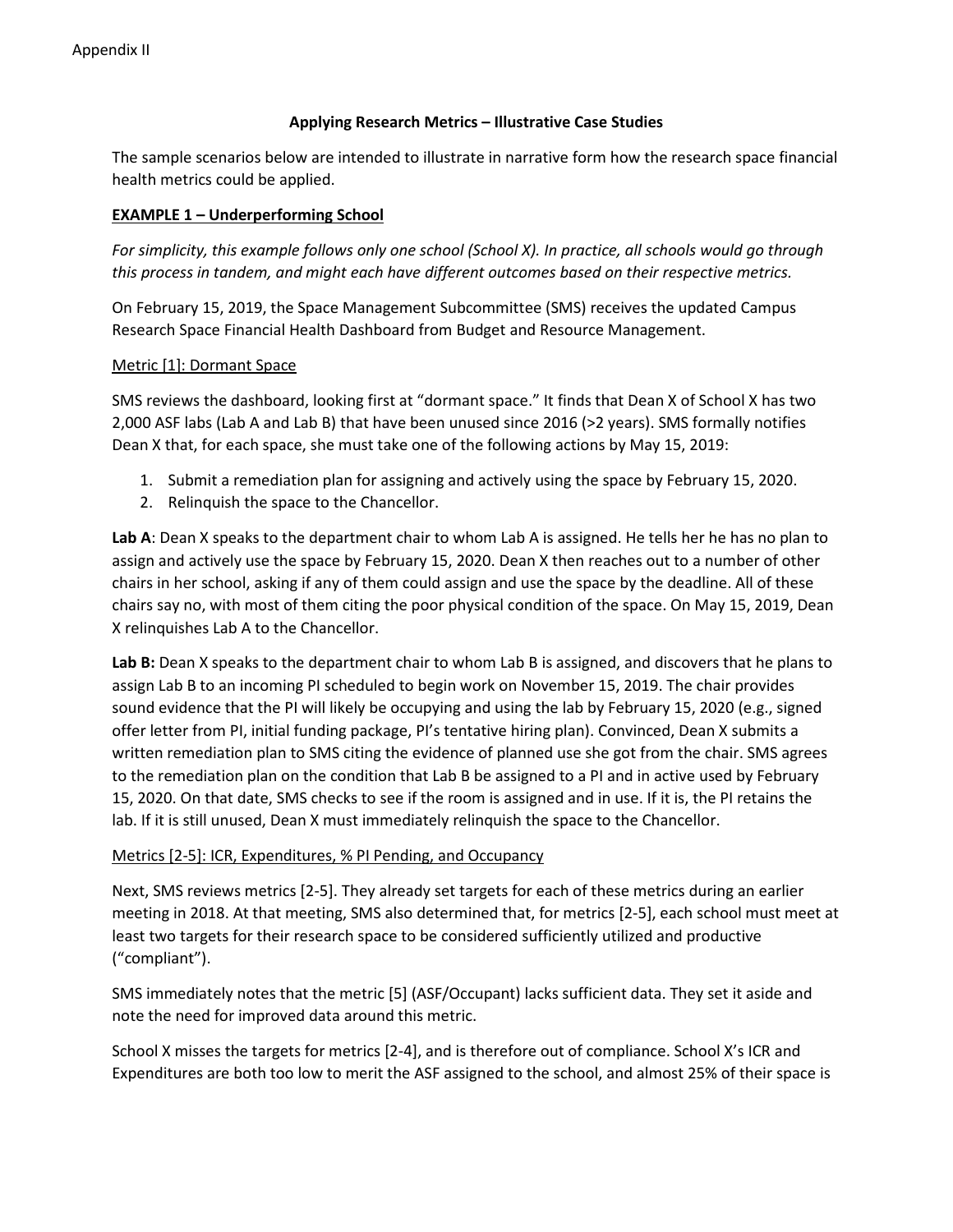currently PI Pending (the target is 10%). SMS notifies Dean X that she must take one of the following actions by May 15, 2019:

- 1. Submit a remediation plan whose successful execution would bring the school into compliance by February 15, 2020. (For example, the plan could show how the school will increase its ICR and Expenditures in that time, or how it will assign sufficient space that is currently PI Pending to PI's who will actively use it.)
- 2. Relinquish sufficient space to the Chancellor such that School X becomes compliant.

Dean X meets with her chairs and reviews their space. She realizes that her departments have a number of pending grant proposals that, if approved, will increase the School's ICR and Expenditures such that they will be close to compliant. However, there is no clear plan for how to assign and actively use very much of School X's PI Pending space before February 15, 2020.

On May 15, 2019, Dean X submits a remediation plan to SMS with the following components:

- A. She describes School X's projected increases in ICR and Expenditures based on their belief that they will receive certain pending grant proposals (backed by evidence such as copies of the proposals, etc.).
- B. She enumerates a plan to assign and actively use some of School X's PI Pending space, such that only 18% of School X's space would be PI Pending (down from 25%, but not yet at the 10% target).
- C. Despite the changes above, she notes that School X would still not be compliant. To seal the deal, she includes a plan to **relinquish** a number of vacant offices and two vacant medium-sized labs to the Chancellor.
	- o The consequent reduction in PI Pending space brings School X's % PI Pending metric to 12% (still not on target, but much closer).
	- o Relinquishing the offices and labs reduces School X's total research ASF such that its ICR/ASF and Expenditures/ASF are now on track to hit their targets (assuming bullets A and B above are successfully implemented by February 15, 2020).
	- $\circ$  Because it is now on track to meet at least two of the four targets for metrics [2-4], School X may therefore be considered compliant.

SMS reviews and accepts the plan. On February 15, 2020, they review the remedial actions to see if they were implemented successfully. If they were, no further action is taken. If they were not, SMS may consider recapturing some portion of School X's space.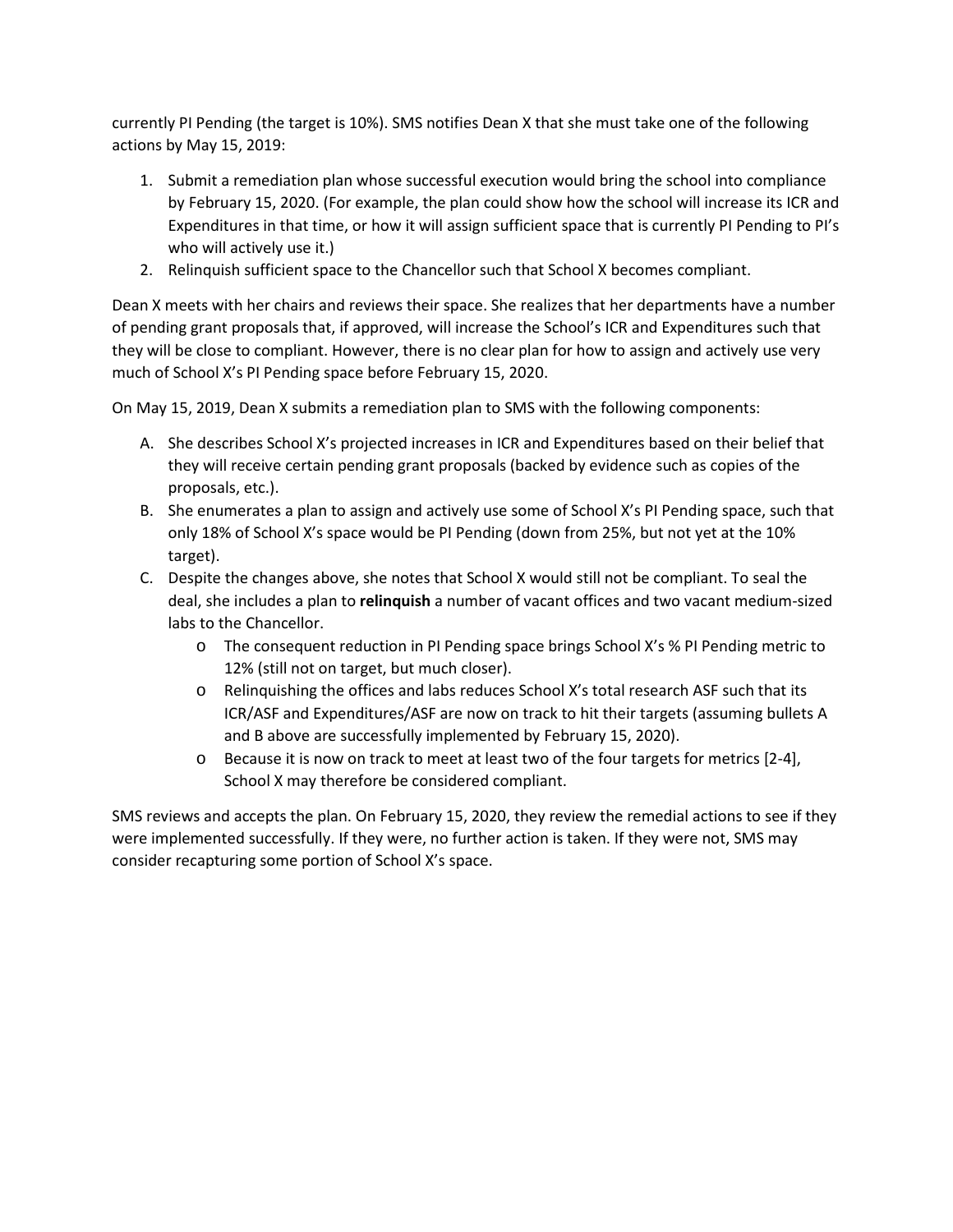#### **EXAMPLE 2 – Reallocating Space between Departments**

*Note: This is a standalone example and has no bearing on the previous example. For simplicity, this example follows only one school (School A).* 

On February 15, 2019, Dean A of School A receives the updated Campus Research Space Financial Health Dashboard from Budget and Resource Management. Dean A reviews the performance of his departments. He does not identify any dormant space, but notes that Departments B is missing its ICR, Expenditure, and % PI Pending targets by significant amounts. He also sees that Department D's research space is exceptionally productive, exceeding each dashboard target; he notes their outperformance and ponders how to reward their effective use of campus resources.

On March 1, 2019, Dean A notifies Chair B of Department B that she must take one of the following actions by May 15, 2019:

- 1. Submit a remediation plan by May 15, 2019 that will result in Department B meeting at least two of the ICR, Expenditure, or % PI Pending targets by February 15, 2020.
- 2. Relinquish the space to Dean A.

After consulting with her department colleagues, Chair B submits a remediation plan on May 1, 2019. Dean A reviews the plan, but is skeptical about a number of the underlying assumptions, including lack of substantiation for a number of projections about grants that Chair B anticipates receiving and the speed at which she will hire three new PIs in highly competitive fields. Dean A also reviews his school's "space request wait list," which includes a request for 2,000 ASF of wet lab space from Chair C of Department C for one of her very promising early-career PIs. Unfortunately, Dean A cannot currently fill the request due to lack of available space.

After conferring with a number of colleagues, Dean A declines Chair B's remediation plan based on the lack of compelling evidence and the exigent need for space in other departments. He requires Chair B to relinquish 2,000 ASF of wet lab space and 2,000 ASF of other research space by August 1, 2019 (reducing Department B's ASF by this amount will bring them into compliance with all metrics).

On August 15, 2019:

- Dean A assigns the relinquished 2,000 ASF of wet lab space to Chair C, who in turn assigns it to her early career PI. Their space request is removed from Dean A's "space request wait list."
- Of the 2,000 ASF of additional research space relinquished by Chair B, Dean A assigns 1,000 ASF to Chair D in recognition of Department D's outperformance.
- Dean A retains the remaining 1,000 ASF of additional research space. It is classified as "PI Pending" and held in reserve at the School level to meet future space needs.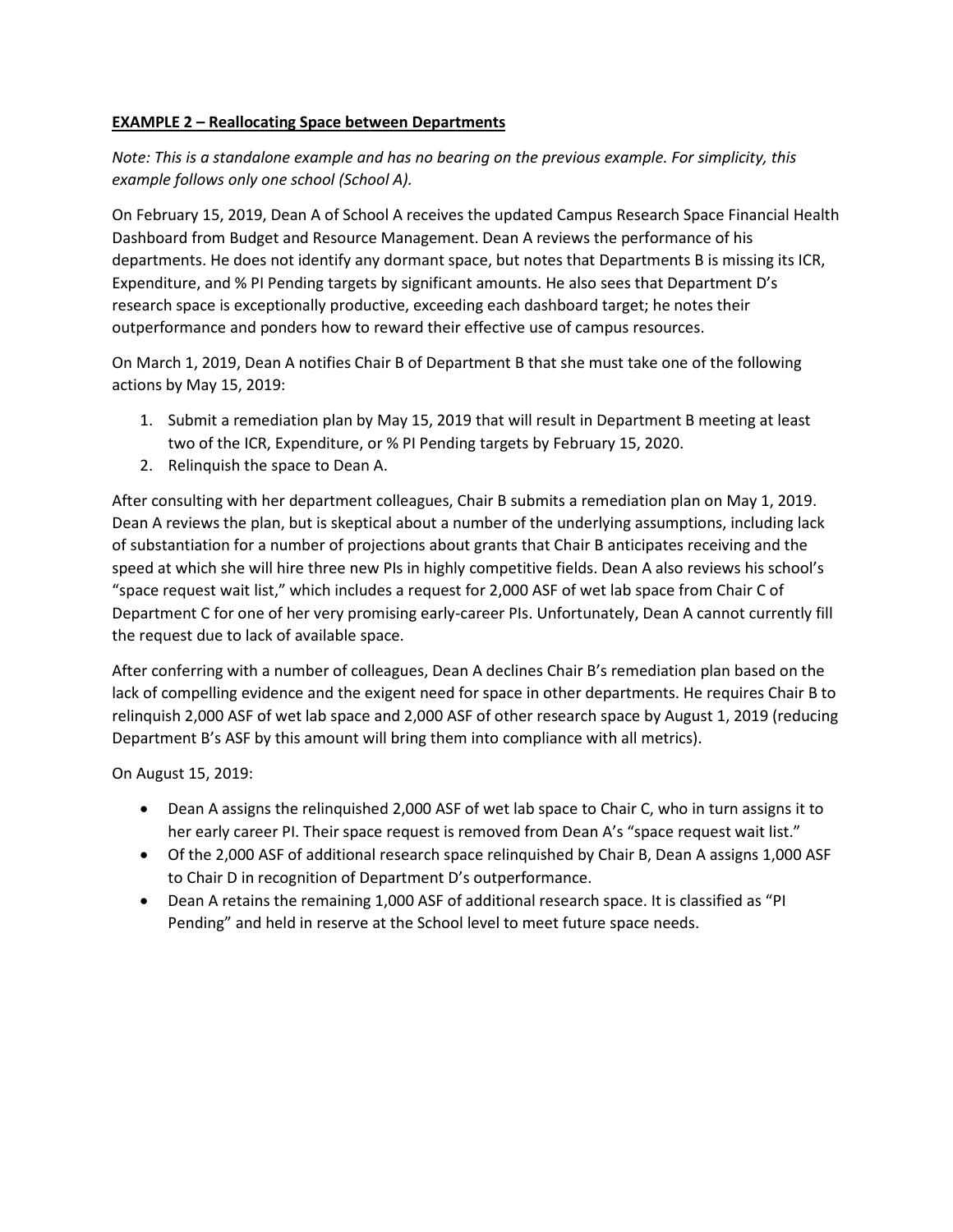



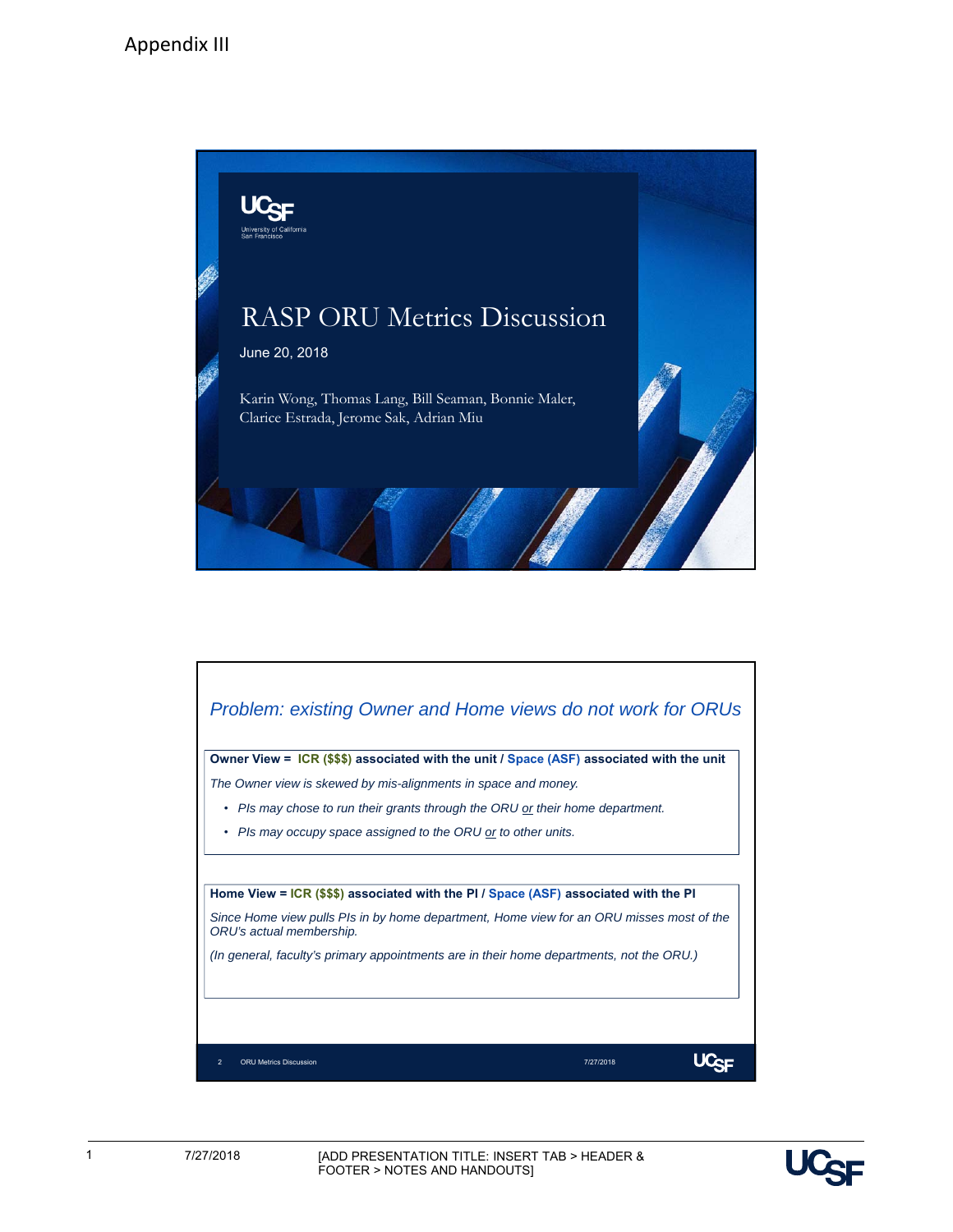

| <b>What is CVRI's ICR/ASF?</b>                                                                                                                                                                                                                                                                                                                                                                                                                                                                                                                                                                         |                                  |                   |            |                |  |  |  |
|--------------------------------------------------------------------------------------------------------------------------------------------------------------------------------------------------------------------------------------------------------------------------------------------------------------------------------------------------------------------------------------------------------------------------------------------------------------------------------------------------------------------------------------------------------------------------------------------------------|----------------------------------|-------------------|------------|----------------|--|--|--|
|                                                                                                                                                                                                                                                                                                                                                                                                                                                                                                                                                                                                        | Data from ICR Benchmarking, FY17 |                   |            |                |  |  |  |
| <b>View</b>                                                                                                                                                                                                                                                                                                                                                                                                                                                                                                                                                                                            | PI Count                         | ICR <sub>\$</sub> | <b>ASF</b> | <b>ICR/ASF</b> |  |  |  |
| Home                                                                                                                                                                                                                                                                                                                                                                                                                                                                                                                                                                                                   | 45                               | \$5,548,100       | 72,224     | 77             |  |  |  |
| Owner                                                                                                                                                                                                                                                                                                                                                                                                                                                                                                                                                                                                  | 45                               | \$8,126,373       | 104,198    | 78             |  |  |  |
| Geographic                                                                                                                                                                                                                                                                                                                                                                                                                                                                                                                                                                                             | 57                               | \$12,485,872      | 104,198    | 120            |  |  |  |
| Geographic view includes all space managed by CVRI and all ICR dollars generated by the PIs that occupy<br>CVRI managed space. For example, "islands of space and dollars" in CVRB like Biochemistry's (Jeremy<br>Reiter's) will only be captured by the Geographic view.<br>Because we seek to understand how well the space managed by CVRI is utilized, the Geographic view<br>excludes the ICR of PIs without any CVRI-managed research space.<br>Home view misses the PIs whose "home department" is not CVRI.<br>Owner view misses the CVRI managed space that is assigned to other departments. |                                  |                   |            |                |  |  |  |
| <b>ORU Metrics Discussion</b>                                                                                                                                                                                                                                                                                                                                                                                                                                                                                                                                                                          |                                  |                   | 7/27/2018  |                |  |  |  |